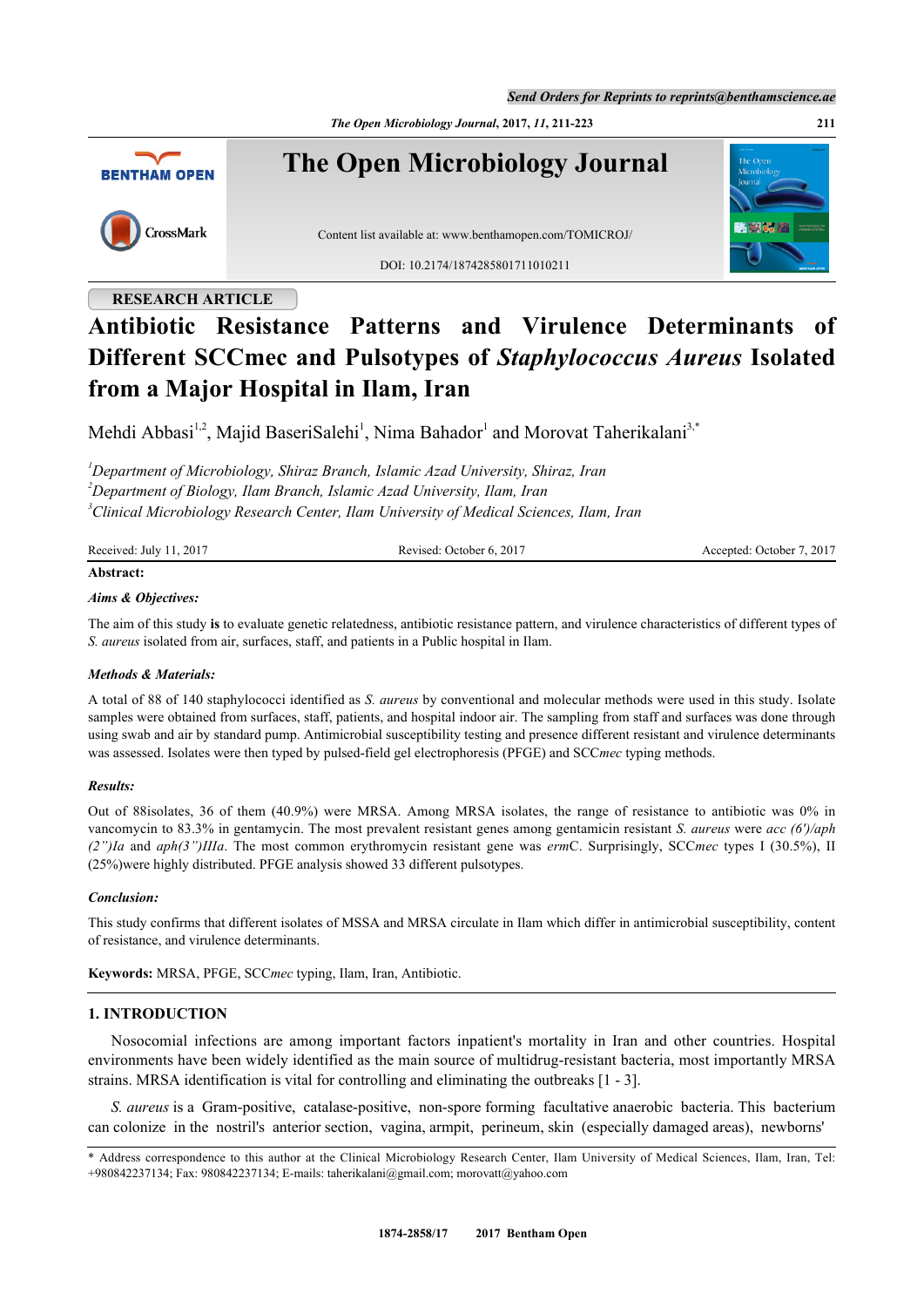umbilicus, and oropharynx [\[1\]](#page-9-0). These opportunistic pathogens show various virulence factors such as their adhesion, enzymes, and different toxins. The most important transmission route to patients is through the contaminated hands of healthcare staff working in the hospitals [[1,](#page-9-0) [2\]](#page-10-1). Methicillin resistant strains of *Staphylococcus aureus*(MRSA) are also commonly resistant to other antibiotics such as erythromycin, beta-lactamases, and cephalosporin and are capable of producing several virulence factors such as exfoliative toxin, hemolysins, and enterotoxins. Due to the increased prevalence of MRSA in Iran, controlling the infection is more important than the past. *S. aureus* has undergone significant changes in antimicrobial susceptibility patterns during the past years according to the geographical area. It is noteworthy that after *Escherichia coli*, it is considered as the second leading cause of nosocomial infections [[4\]](#page-10-2). The resistance to antibiotics among *S. aureus* isolates has increased injuries and mortality rates in hospitalized patients in this city. Nowadays, 30 to 50 percent of *S. aureus* strains have become resistant to methicillin. The presence of *mecA* gene in *S. aureus* genome, normally carried out in cassette chromosome *mec* or SCC*mec,* encodes methicillin resistance ability  $[3 - 5]$  $[3 - 5]$  $[3 - 5]$  $[3 - 5]$ .

The present study is implemented in order to evaluate the antibiotic resistance pattern and virulence characteristics of different types of susceptible MRSA using PCR, SCC*mec* typing, and pulsed field gel electrophoresis (PFGE) methods at Mustafa Khomeini Hospital in Ilam in western Iran. The main goal of this study is to evaluate the antibiotic resistance pattern and virulence characteristics of different types of *S. aureus* exclusively at Mustafa Khomeini Hospital in Ilam City in order to understand the epidemiology of these infections.

## **2. MATERIAL AND METHODS**

#### **2.1. Samples Collection and Primary Identification**

A total of 140 isolates were collected from all parts of hospital indoor air, surfaces, staff and patients through using Quick Take 30 Sample Pump, swab and clinical samples at Mustafa Khomeini Hospital in Ilam from July 2014 to January 2015. All isolates were confirmed as *S. aureus* by conventional methods including gram stain, catalase, coagulase, DNase, and mannitol fermentation. Further confirmations were obtained through the use of molecular methods including PCR of *nucA* and *spa* genes. Isolates that were gram-positive, catalase-positive, coagulase-positive, and DNase-positive and also the ones that carried *spa* and *mec*A genes were entered into the study [[6,](#page-10-4) [7\]](#page-10-5).

#### **2.2. Antibiotic Susceptibility Test**

Antimicrobial susceptibility patterns were determined by the agar disk diffusion methods according to CLSI guidelines [[8\]](#page-10-6). The tested antibiotics included gentamicin (10μg), erythromycin (15μg), clindamycin (2μg), doxycycline (30μg), minocycline (30μg), ciprofloxacin (5μg), trimethoprim-sulfamethoxazole (5μg), rifampin (5μg), quinupristin-dalfopristin (15μg), and linezolid (30μg) [[6](#page-10-4) - [8\]](#page-10-6).

The sensitivity and resistance to methicillin were investigated using cefoxitin (30µg) disk. All MRSAs were further identified by agar dilution of oxacillin according to CLSI guidelines and then confirmed by *mecA* gene detection using PCR after DNA extraction by phenol chloroform based on the past reports [[6](#page-10-4) - [8\]](#page-10-6). Minimum inhibitory concentration (MIC) of vancomycin was also determined by micro-broth dilution. *S. aureus* ATCC25923 and ATCC 29213 were used as the internal control as well [\[6](#page-10-4), [7](#page-10-5)].

#### **2.3. Molecular Detection of Resistant Genes and Virulence Determinants**

Molecular detection of resistant and virulence genes was performed through using PCR amplification after DNA extraction through the use of phenol chloroform (PCI) method(Zhang *et al*., 2005).Specific primers for target genes were conducted using primers sets and cycling conditions that were previously described(Zhang *et al*., 2005).Antibiotic resistant genes (*femA*, *blaZ, ermA, ermB, ermC, msrA, linA, acc(6')/aph(2"), Ia acc(6')/aph(2")Ie, aph(3")IIIa, aph(2")Ib,aph(2")Ic, aph(2")Id, and ant(4')Ia* and virulence genes (*tst, hlg, etb, sea, hla, hld, see, seb, sec, sed, hlb, eta, pvl*) of *S. aureus* were used in Multiplex-PCR technique according to the past reports [\[9](#page-10-7) - [11](#page-10-8)].

Amplification was carried out in a 25µl volume containing 0.5-1mmol of each primer, 0.75µmolof each dNTP, 1.5mM MgCl2, 1 U TaqDNApolymerase, 2.5 µl of PCR buffer, and 3µl of template. The DNA template was replaced with water and then used as negative control. An initial denaturation at 95 °C for 5 minutes was followed by 30 cycles of denaturation at 95 ◦C for 60 seconds, and then annealed at 54 ◦C for 120 seconds, and after that extended at 72 ◦C for 120 seconds. Finally, an additional extension was achieved for 5 minutes at 72 °C<sup>6</sup>. For each PCR product, a10 µl aliquot was electrophoresed on a 1.5% agarose gel for 1.5 h at 100 V, stained for 10minutes in ethidium bromide (0·5µg/ml)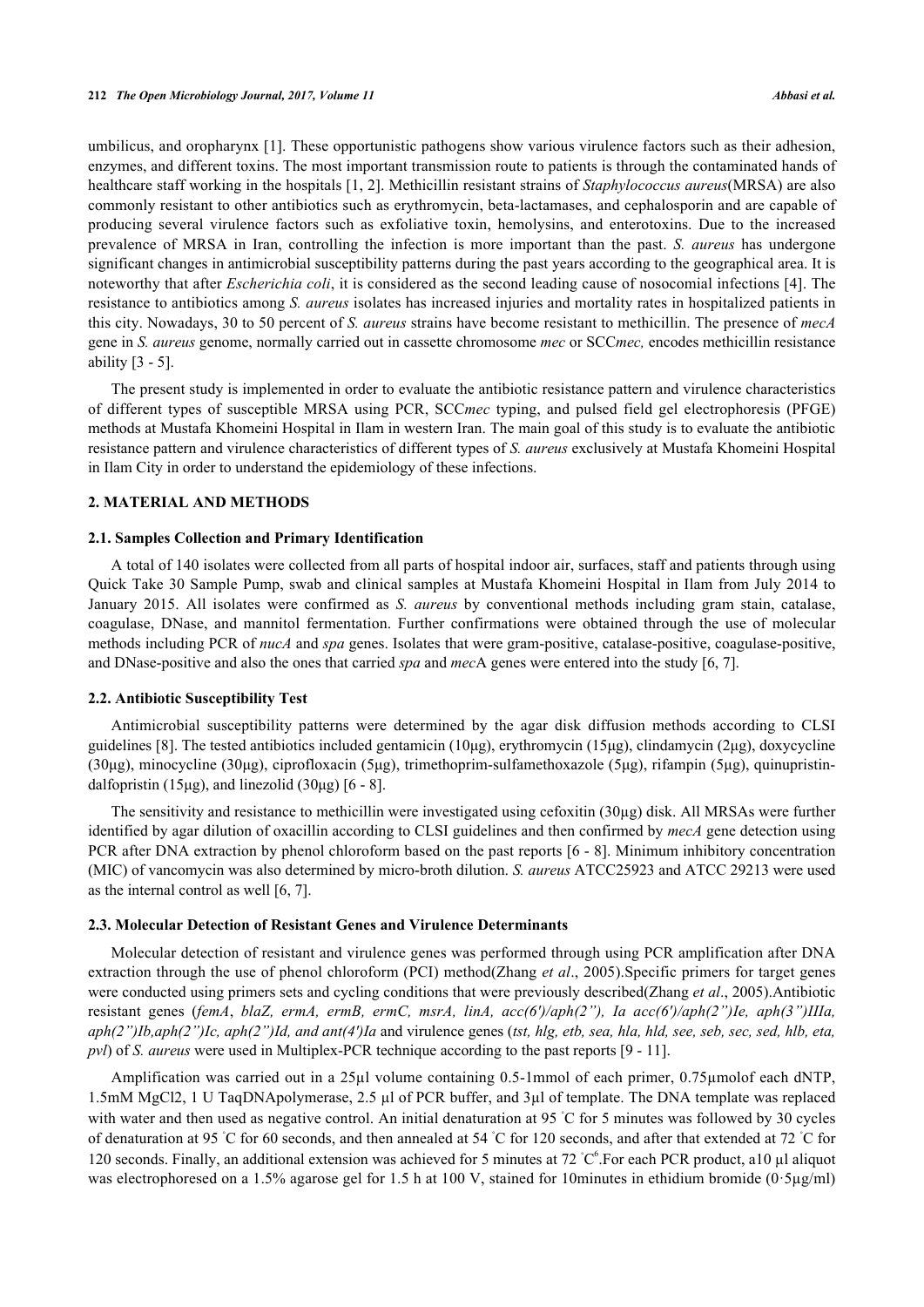and then visualized and photographed under UV illumination with Gel Doc apparatus (BioRad. ChemiDoc XRS+ system).

## **2.4. SCC***mec* **Typing**

Multiplex-PCR technique was also used to determine different types of SCC*mec* with 10 specific primers that were designed by Zhang *et al* [[9\]](#page-10-7). Moreover, gene amplification was performed with Multiplex-PCR reaction mixture and designed heat cycle by Zhang *et al*,with a few changes that were optimized by this study [[11](#page-10-8)]. MRSA reference strains including COL (SCC*mec* type I, *ccr*1), XU642 (EMRSA-16, SCC*mec* type II, *ccr*2), WBG525 (EMRSA-1, SCC*mec* type III, *ccr*3), WBG9465 (EMRSA-15, SCC*mec* type IV, *ccr*2), and WIS (SCC*mec* type V, *ccr*C) were used as controls [[12\]](#page-10-9).

### **2.5. PFGE**

(Pulsed-field gel electrophoresis): Analysis of the genetic similarity between *S*. *aureus* isolates was performed through using PFGE method in accordance with a previously published protocol [\[13](#page-10-10), [14\]](#page-10-11). Restriction enzyme digestion was performed with 30 U of *Smal* enzyme in Tango buffer (Thermo Fisher Scientific USA) [[13](#page-10-10)]. Electrophoresis was also conducted in a CHEF-Mapper Bio-Rad Laboratories Unit applying parameters including starting pulse (5s), ending pulse (25s), voltage (6V/cm), and run time (19h). After that, Gel-Compar (Applied Maths, Sint-Martens-Latem, Belgium) was used for cluster analysis using the Dice coefficient and unweighted pair group method with arithmetic mean. Isolates clustered  $\geq$  75% were considered as the same clone [[13,](#page-10-10) [15\]](#page-10-12).

#### **2.6. Statistical Analysis**

The chi-square and Fisher's exact test were used where appropriate using SPSS (version 20). A two-sided P value of < 0.05 was considered statistically significant.

## **3. RESULTS**

#### **3.1. Samples Collection and Primary Identification**

A totalof140 gram positive cocci that collect in this period identified as *Staphylococcus spp*., and 88 of them were then more identified as *S. aureus*. *S. aureus* isolate belonged to different samples including surfaces (n=34; 38.9%), staff (23; 26.6%), air (20; 23%) and patients (11;11.9%).

From a total of 36 (40.9%) MRSA isolates that were found,26 (72.2%) were isolated from surfaces, 5 (13.8%) from indoor air, 4 (11.1%) from staff and 1(2.7%) from a patient. All the 36 MRSA isolates were both *mecA* positive and cefoxitin resistant. The origin of all 36 MRSA isolates was shown in (Fig. **[1](#page-4-0)**).

#### **3.2. Antibiotic Susceptibility**

The antimicrobial susceptibility patterns of *S. aureus (*MRAS and MSSA*)* Isolates to various antibiotics are presented in Table (**[1](#page-2-0)**). All *S. aureus* isolates were susceptible to vancomycin, linezolid, and minocycline with resistance rates of 1.1%, 4.5%, and 6.8% that shows good performance against both MRSA and MSSA. As shown in Table (**[1](#page-2-0)**), resistance to antibiotics was more frequent in MRSA than in MSSA.

<span id="page-2-0"></span>

| Table 1. The antimicrobial susceptibility patterns of S. aureus isolates. |  |  |  |
|---------------------------------------------------------------------------|--|--|--|
|---------------------------------------------------------------------------|--|--|--|

|                               |          | <b>MRSA</b><br>$n=36$ |                                                             |             | <b>MSSA</b><br>$n = 52$ |                                |                                | <b>Total</b><br>$n=88$ |          |  |
|-------------------------------|----------|-----------------------|-------------------------------------------------------------|-------------|-------------------------|--------------------------------|--------------------------------|------------------------|----------|--|
| <b>Antibiotic</b>             |          | No. (%)               |                                                             | No. $(\% )$ |                         |                                | No. (%)                        |                        |          |  |
|                               |          | <b>RIS</b>            |                                                             |             | <b>RIS</b>              |                                |                                | <b>RIS</b>             |          |  |
| Gentamicin                    | 30(83.3) | 1(2.7)                | 5(13.8)                                                     |             |                         | $10(19.2)$ 5(9.6) 37(71.1)     | 40(45)                         | 6(6.8)                 | 42(47.7) |  |
| Erythromycin                  | 30(83.3) | 0(0)                  | 6(16.6)                                                     |             |                         | $17(32.6)$ $2(3.8)$ $33(63.4)$ | 47(53)                         | 2(2.2)                 | 39(44.3) |  |
| Doxycycline                   | 12(33.3) | 6(16.6)               | 18(50)                                                      | 4(7.6)      |                         | [7(13.4) 41(78.8)]             | 16(18)                         | 13(14.7)               | 59(67)   |  |
| Minocycline                   |          |                       | $[5(13.8\%)[6(16.6\%)]25(69.4\%)[1(1.9\%)]2(3.8)[49(94.2)]$ |             |                         |                                | 6(6.8)                         | 8(9)                   | 74(84)   |  |
| Ciprofloxacin                 | 11(30.5) | 6(16.6)               | 19(52.7)                                                    | 1(1.9)      |                         |                                | $2(3.8)$ [49(94.2)] 12(13.3)]  | 8(9)                   | 68(77)   |  |
| Clindamycin                   | 19(52.7) | 3(8.3)                | 14(38.8)                                                    | 7(13.4)     |                         |                                | $3(5.7)$ $ 42(80.7) 26(29.5) $ | 6(6.8)                 | 56(63)   |  |
| Trimethoprim Sulfamethoxazole | 14(38.8) | 0(0)                  | 22(61.1)                                                    | 3(5.7)      | 0(0)                    | 49(94.2)                       | 17(19)                         | 0(0)                   | 71(80)   |  |
| Rifampin                      | 13(36.1) | 0(0)                  | 23(63.8)                                                    | 0(0)        | 0(0)                    |                                | $52(100)$   13(14.7)           | 0(0)                   | 75(85)   |  |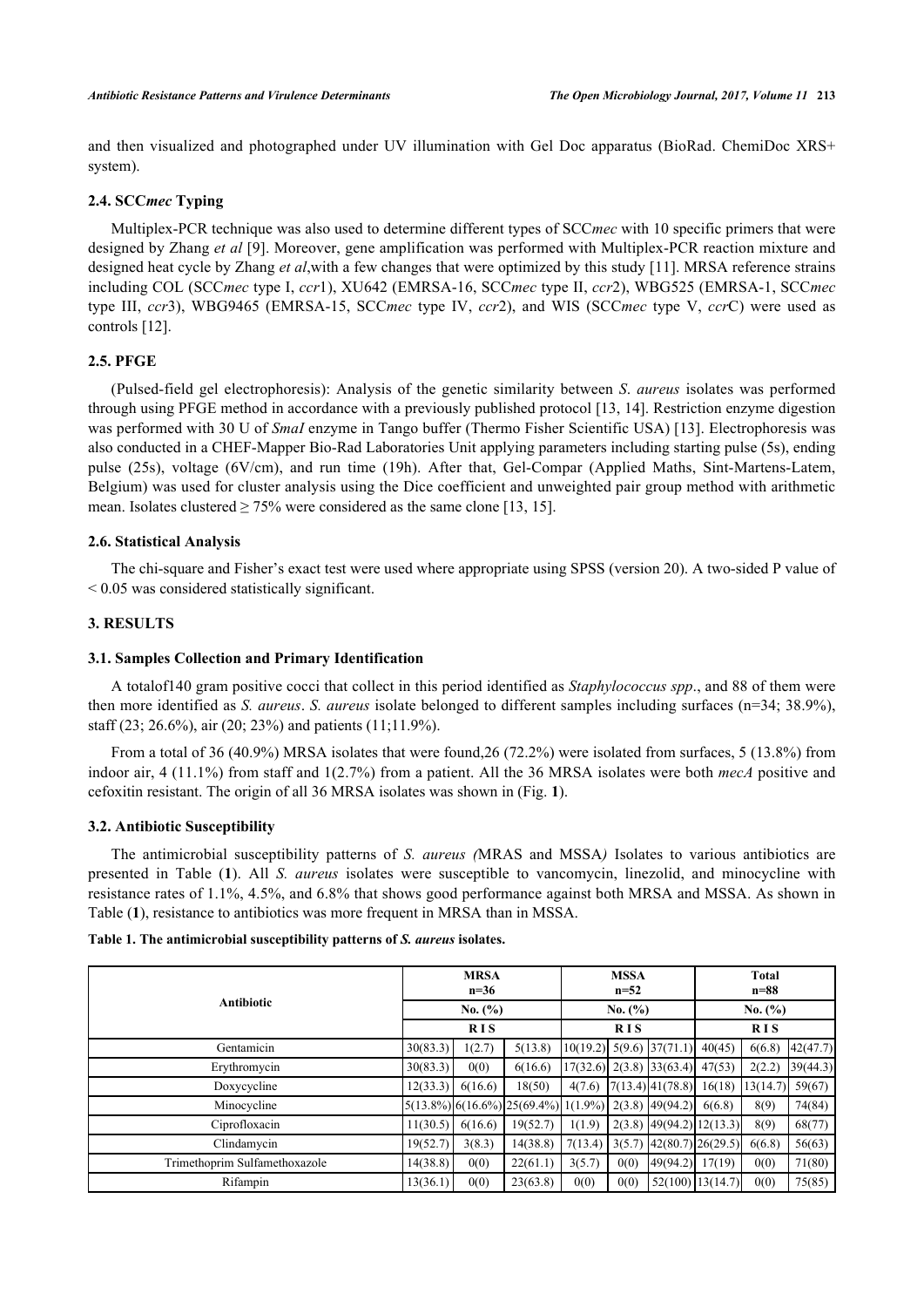#### **214** *The Open Microbiology Journal, 2017, Volume 11 Abbasi et al.*

| (Table 1) contd          |                       |            |          |                         |            |          |                 |            |        |  |
|--------------------------|-----------------------|------------|----------|-------------------------|------------|----------|-----------------|------------|--------|--|
|                          | <b>MRSA</b><br>$n=36$ |            |          | <b>MSSA</b><br>$n = 52$ |            |          | Total<br>$n=88$ |            |        |  |
| Antibiotic               |                       | No. (%)    |          |                         | No. (%)    |          |                 | No. (%)    |        |  |
|                          |                       | <b>RIS</b> |          |                         | <b>RIS</b> |          |                 | <b>RIS</b> |        |  |
| Ouinupristindalfopristin | 1(2.7)                | 0(0)       | 35(97.2) | 0(0)                    | 1(1.9)     | 51(98)   | 1(1.1)          | 1(1.1)     | 86(97) |  |
| Linezolid                | 1(2.7)                | 0(0)       | 35(97.2) | 3(5.7)                  | 0(0)       | 49(94.2) | 4(4.5)          | 0(0)       | 84(95) |  |

R=Resistant, S=Sensitive, I=Intermediate

#### **3.3. Frequency of Resistant Genes and Virulence Determinants**

All MRSA isolates harbored *mecA* and *femA* genes. The predominant AME genes were *acc (6')-Ie-aph (2")Ia* (n=25/40; 62.5%), *aph(3")-IIIa* (n=12/40; 30%), *acc(6')-Ie-aph(2")Ie* (n=11/40; 27.5%), and *ant(4')-Ia* (n=6/40; 15) among which co-existence of two genes included 35% (n=14/40) of the isolates. According to Table (**[3](#page-3-0)**), all gentamicin resistant MRSA and MSSA isolates harbored at least one AME gene. However, no other AME gene was detected in the study. The *msrA* gene was highly distributed among macrolide and lincosamide resistant isolates. Besides, *msrA* was found in 46.8% (22/47) of erythromycin, 46.6% of clindamycin, and 36.3% of erythromycin and clindamycin resistant isolates.

| Genes           | Erythromycin<br>$n = 47$<br><b>MSSA</b><br><b>MRSA</b><br>$n=30$<br>$n=17$ |          |                      | Clindamycin<br>$n=15$ | Erythromycin & Clindamycin<br>$n=11$ |                      |  |  |
|-----------------|----------------------------------------------------------------------------|----------|----------------------|-----------------------|--------------------------------------|----------------------|--|--|
|                 |                                                                            |          | <b>MRSA</b><br>$n=9$ | <b>MSSA</b><br>$n=6$  | <b>MRSA</b><br>$n=7$                 | <b>MSSA</b><br>$n=4$ |  |  |
|                 | No. (%)                                                                    | No. (%)  | No. $(\% )$          | No. (%)               | No. (%)                              | No. (%)              |  |  |
| $erm\ A$        | 5(16.6)                                                                    | 4(23.5)  | 2(22.2)              | 2(66.6)               | 2(28.5)                              | 1(25)                |  |  |
| erm C           | 4(13.3)                                                                    | 1(5.8)   | 2(22.2)              | 1(16.6)               | 1(4.2)                               | 1(25)                |  |  |
| erm B           | 0(0)                                                                       | 3(17.6)  | 0(0)                 | 1(16.6)               | 0(0)                                 | 1(25)                |  |  |
| $\ln A$         | 0(0)                                                                       | 2(11.7)  | 0(0)                 | 1(16.6)               | 1(0)                                 | 0(2.1)               |  |  |
| $erm A + erm C$ | 1(3.3)                                                                     | 0(0)     | 0(0)                 | 0(0)                  | 0(0)                                 | 0(0)                 |  |  |
| $msr\,A$        | 7(23.3)                                                                    | 10(58.8) | 3(33.3)              | 1(16.6)               | 2(8.5)                               | 1(25)                |  |  |
| $msr A+erm C$   | 3(10)                                                                      | 0(0)     | 2(22.2)              | 0(0)                  | 1(4.2)                               | 0(0)                 |  |  |
| $msr A + lin A$ | 0(0)                                                                       | 2(11.7)  | 0(0)                 | 1(16.6)               | 0(0)                                 | 0(0)                 |  |  |
| Total           | 20(66.6)                                                                   | 13(76.4) | 9(100)               | 7(100)                | 7(100)                               | 4(100)               |  |  |

<span id="page-3-1"></span>**Table 2. Distribution of resistant gene among erythromycin and clindamycin resistant** *S. aureus* **isolates.**

It was also found that 21.2% and 19.1% of erythromycin, 26.6% and 33.3% of clindamycin, and 4.2%of clindamycin and erythromycin resistant isolates contained *ermA* and *ermC*.

As shown in Table (**[2](#page-3-1)**), *ermB* and *linA* were found in MSSA but not in MRSA. All clindamycin and also erythromycin and clindamycin co-resistant MRSA and MSSA isolates are carried out at least one resistant gene which was reduced to 66.6% and 76.4% in MRSA and MSSA erythromycin resistant isolates, respectively.

<span id="page-3-0"></span>**Table 3. Distribution of virulence genes among MRSA and MSSA isolate**

| Gene           | <b>MRSA</b><br>$n=36$ | <b>MSSA</b><br>$n=52$ | <b>Total</b><br>$n=88$ |
|----------------|-----------------------|-----------------------|------------------------|
|                | No. $(\% )$           | No. $(\%)$            | No. $(\% )$            |
| hla            | 0(0)                  | 1(1.9)                | 1(1.1)                 |
| hlb            | 0(0)                  | 0(0)                  | 0(0)                   |
| $hlg$<br>$hld$ | 4(8.3)                | 9(17.3)               | 13(14.7)               |
|                | 0(0)                  | 0(0)                  | 0(0)                   |
| sea            | 9(25)                 | 21(40.3)              | 30(34.1)               |
| seb            | 0(0)                  | 0(0)                  | 0(0)                   |
| sec<br>sed     | 0(0)                  | 0(0)                  | 0(0)                   |
| see            | 0(0)                  | 0(0)                  | 0(0)                   |
|                | 3(8.3)                | 6(11.5)               | 9(10.2)                |
| eta            | 8(22.2)               | 1(1.9)                | 9(10.2)                |
| etb            | 1(2.7)                | 5(9.6)                | 6(6.8)                 |
| tst            | 11(30.5)              | 19(34.6)              | 30(34.1)               |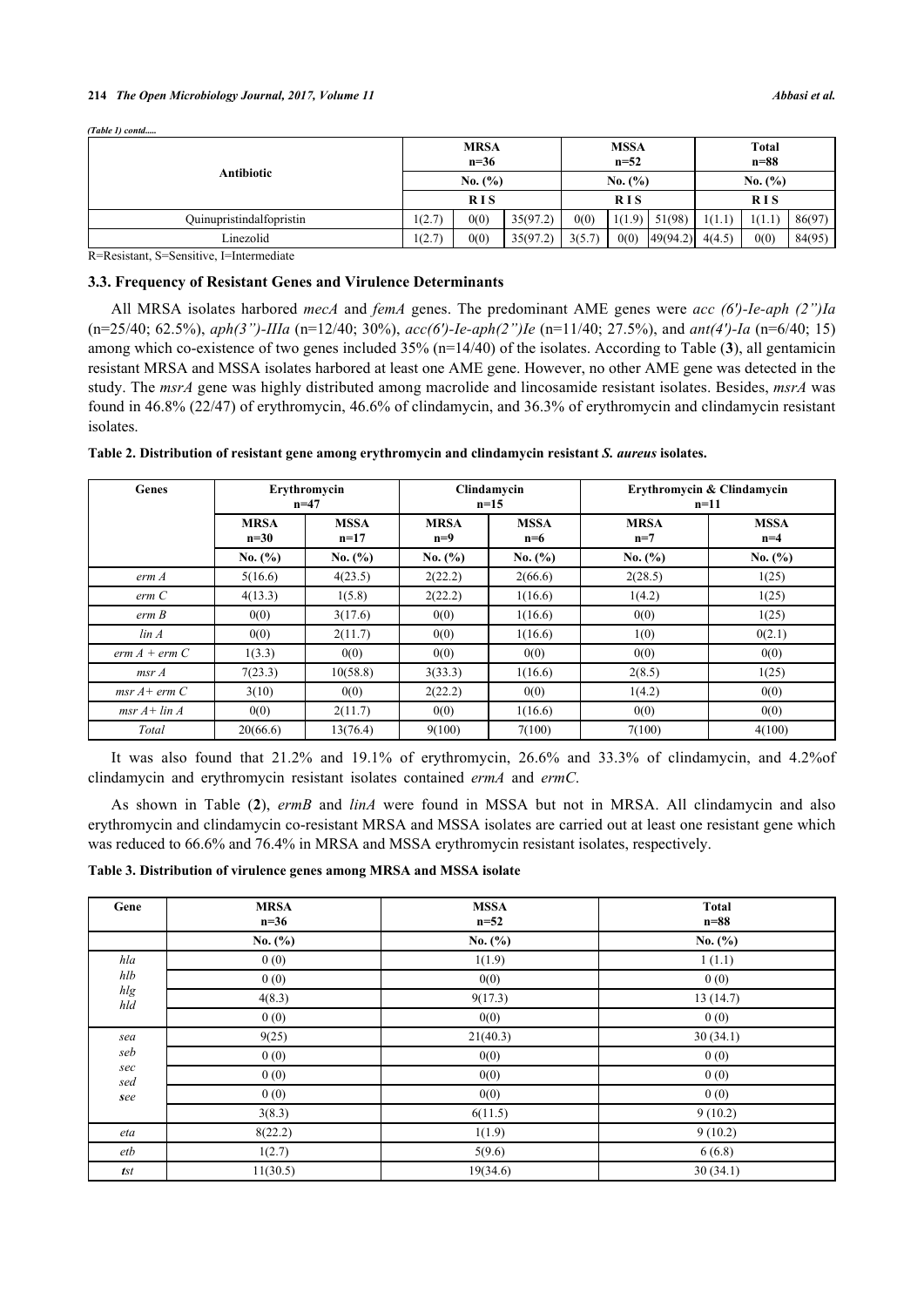The predominant exotoxins were found to be *sea* (30/88; 34.1%), *tst* (30/88; 34.1%), and *hlg* (113/88; 14.7%). Virulence determinants were revealed to be highly distributed among MSSA isolates. The *eta* exfoliative toxin was also found in 22.2% of MRSA isolates (Table **[4](#page-4-1)**).

| Gene       | <b>MRSA</b><br>$n=36$ | <b>MSSA</b><br>$n=52$ | <b>Total</b><br>$n=88$ |
|------------|-----------------------|-----------------------|------------------------|
|            | No. $(\%)$            | No. $(\% )$           | No. $(\% )$            |
| hla        | 0(0)                  | 1(1.9)                | 1(1.1)                 |
| hlb        | 0(0)                  | 0(0)                  | 0(0)                   |
| hlg<br>hld | 4(8.3)                | 9(17.3)               | 13(14.7)               |
|            | 0(0)                  | 0(0)                  | 0(0)                   |
| sea        | 9(25)                 | 21(40.3)              | 30(34.1)               |
| seb        | 0(0)                  | 0(0)                  | 0(0)                   |
| sec<br>sed | 0(0)                  | 0(0)                  | 0(0)                   |
| see        | 0(0)                  | 0(0)                  | 0(0)                   |
|            | 3(8.3)                | 6(11.5)               | 9(10.2)                |
| eta        | 8(22.2)               | 1(1.9)                | 9(10.2)                |
| etb        | 1(2.7)                | 5(9.6)                | 6(6.8)                 |
| tst        | 11(30.5)              | 19(34.6)              | 30(34.1)               |

<span id="page-4-1"></span>**Table 4. Distribution of virulence genes among MRSA and MSSA isolate.**

## **3.4. SCC***mec* **Typing**

Of 36 MRSA isolates, 11 (30.5%) were identified as SCC*mec* type I,9 (25%) as SCC*mec* type II (25%), 8 as SCC*mec* type IV (22.2%), and 3 (8.3%) as type III (8.3%). Five (13.8%) of the isolates were also not identified as any SCC*mec* type. The distribution of major SCC*mec* types according to antibiotic resistance is shown in Dendrogram1 and Table (**[5](#page-4-2)**). As show in the table SCC*mec* type I, II and III were more distributed among the isolates and contain more resistant genes and virulence determinant than SCC*mec* type IV.

<span id="page-4-2"></span>**Table 5. Distribution of major SCCmec and pulsotypes among MRSA isolates according to antibiotic resistant phenotype.**

| <b>Antibiotic Resistant Phenotypes</b> | No. (%)                                         |       | Major SCCmec Types No. (%) |                                        |                  |        |      | Major PulsotypesNo. (%) |      |                                                                     |      |
|----------------------------------------|-------------------------------------------------|-------|----------------------------|----------------------------------------|------------------|--------|------|-------------------------|------|---------------------------------------------------------------------|------|
|                                        |                                                 |       | П                          | Ш                                      | IV               | N      |      | 6                       | 12   | 15                                                                  | 31   |
| CefoxitinC                             | 36(100)                                         | 9(25) |                            |                                        |                  |        |      |                         |      | $10(27)$  7(19.4) 6(16.6) 4(11.1) 4(12.1) 6(18.1) 1(3) 6(18.1) 2(6) |      |
| Gentamicin                             | $ 30(83.3) $ 9(25)                              |       |                            | $7(19.4)$ $7(19.4)$ $5(13.8)$ $2(5.5)$ |                  |        | 3(9) |                         |      | (6(18.1)   1(3)   5(15.1)   1(3)                                    |      |
| Erythromycin                           | $30(83.3)8(22.2)7(19.4)[6(16.6)5(13.8)]4(11.1)$ |       |                            |                                        |                  |        | 3(9) |                         |      | 6(18.1)  0(0)  5(15.1)  0(0)                                        |      |
| Doxycycline                            | $12(33.3)$ $3(8.3)$ $2(5.5)$ $4(11.1)$ $1(2.7)$ |       |                            |                                        |                  | 2(5.5) | 1(3) | 2(6)                    | 0(0) | 3(9)                                                                | 0(0) |
| Minocycline                            | $5(13.8)$ 3(8.3) 1(2.7)                         |       |                            | 1(2.7)                                 | 0(0)             | 0(0)   | 1(3) | 2(6)                    | 0(0) | 2(6)                                                                | 0(0) |
| Ciprofloxacin                          | $11(30.5)$ 5(13.8) 3(8.3)                       |       |                            | 2(5.5)                                 | 1(2.7)           | 0(0)   | 3(9) | 2(6)                    | 1(3) | 1(3)                                                                | 0(0) |
| Clindamycin                            | $19(52.7)$ $5(13.8)$ 3(8.3)                     |       |                            | $6(16.6)$ 3(8.3)                       |                  | 2(5.5) | 3(9) | 3(9)                    | 1(3) | 2(6)                                                                | 1(3) |
| Trimethoprim                           | $14(38.8)$ 3(8.3)                               |       | 2(5.5)                     |                                        | $3(8.3)$ 4(11.1) | 2(5.5) | 2(6) | 2(6)                    | 1(3) | 2(6)                                                                | 1(3) |
| Rifampin                               | $13(36.1)$ [6(16.6)] 2(5.5) [4(11.1)]           |       |                            |                                        | 0(0)             | 1(2.7) | 1(3) | 2(6)                    | 1(3) | 1(3)                                                                | 1(3) |
| Quinupristindalfopristin               | 1(2.7)                                          | 0(0)  | 0()                        | 0(0)                                   | 0(0)             | 1(2.7) | 0(0) | 0(0)                    | 0(0) | 1(3)                                                                | 0(0) |
| Linezolid                              | 1(2.7)                                          | 0(0)  | 0()                        | 1(2.7)                                 | 0(0)             | 0(0)   | 0(0) | 0(0)                    | 0(0) | 0(0)                                                                | 1(3) |

#### **3.5. PFGE**

<span id="page-4-0"></span>(Pulsed-field gel electrophoresis). PFGE results showed 33 different pulsotype patterns. The major pulsotypes among MRSA isolates were 15 (6/33;18.1%), 6 (6/33; 18.1%), and 1(4/33; 12.1%). The distribution of major pulsotypes according to antibiotic resistance was shown in Table (**[5](#page-4-2)**). Pulsotype patterns 15, 6, 8, and 1 had the highest abundance among all MRSA and MSSA isolates. The pulsotype patterns with the lowest abundance included patterns 3, 7, 9, 10, 11, 14, 17, 13, 20, 21, 25, 23, 22, and 30 were singleton. Also, 8 pulsotypes in 11 samples of patients, 17 pulsotypes in 30 isolates of staff, 16 pulsotypes in 24 different isolates of air, and 40 pulsotypes in 16 isolates of surfaces were identified. According to Fig. (**[1](#page-4-0)**) same pulsotypes such pulsotype 15 were identified among different ward.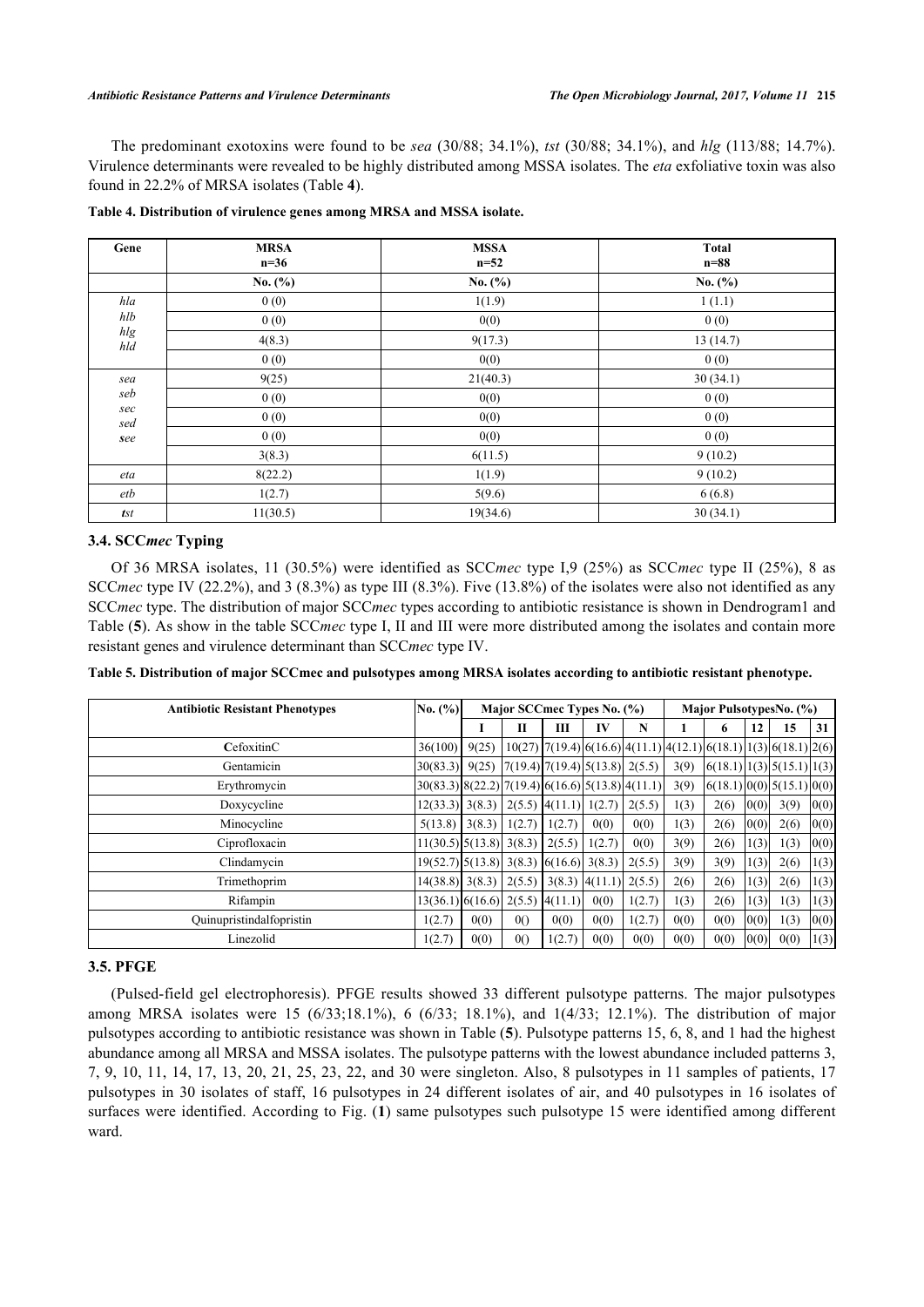

**Fig. (1).** Dendrogram of PFGE clusters of 36 MRSA isolates and their relationship.

|  |  | Table 6. Phenotypic and genotypic features of 36 MRSA isolates in this study. |
|--|--|-------------------------------------------------------------------------------|
|  |  |                                                                               |

| Sample<br>No. | Ward            | Origin       | <b>Resistance</b><br><b>Phenotype</b> | <b>Pulsotypes</b> | <b>SCC</b><br>mec | <b>Resistant Genes</b>                                                                | <b>Virulence</b><br>Genes |
|---------------|-----------------|--------------|---------------------------------------|-------------------|-------------------|---------------------------------------------------------------------------------------|---------------------------|
| 55            | Women, internal | Bed          | FOX, GM, E, D, MI, CIP,<br>RA         | 6                 |                   | $blaZ, aph(6)$ -IIIa                                                                  | sea, tst                  |
| 62            | Women, surgery  | Computer     | FOX, GM, E, CIP, DA,<br>TMP, RA       | 6                 | I                 | blaZ                                                                                  | tst                       |
| 77            | <b>NICU</b>     | Air          | FOX, GM, E                            | 6                 | $\mathbf{I}$      | blaZ, acc(6')-Ie-aph(2")Ia, ermA                                                      | $\overline{a}$            |
| 93            | Men, internal   | Tralee       | FOX, GM, E, DA, TMP                   | 6                 | IV                | $aac(6)Ie-aph(2)-Ie, blaZ, acc(6')-Ie-$<br>$aph(2")$ Ia, $aph(6)$ -IIIa, ermC, msrA   | see                       |
| 100           | <b>ICU</b>      | Sink         | FOX, GM, E, DA                        | 6                 | L                 | $blaZ, acc(6')$ -le-aph $(2'')Ia$ , ermA                                              | etb. sea. see.            |
| 118           | <b>CCU</b>      | Bed          | FOX, GM, E, MI, CIP,<br>DA, RA        | 6                 | III               | $blaZ, acc(6')$ -le-aph $(2'')Ia$                                                     | tst                       |
| 31            | <b>CCU</b>      | Station      | FOX, GM, E, D, MI, RA                 | 15                | $_{\rm II}$       | blaZ                                                                                  | eta                       |
| 34            | Women, surgery  | Mobile staff | <b>FOX</b>                            | 15                | N                 | blaZ                                                                                  | eta                       |
| 54            | ICU             | IPhone       | FOX, GM, E, D, CIP, DA,<br><b>TMP</b> | 15                | Ш                 | blaZ                                                                                  | sea, tst.eta              |
| 104           | Men, Post CCU   | Air          | FOX, GM, E, MI                        | 15                | I                 | blaZ, linA, msrA                                                                      | $\tilde{\phantom{a}}$     |
| 111           | Women, internal | Station      | FOX, GM, E                            | 15                | IV                | blaZ, ermB                                                                            | tst                       |
| 14            | <b>CCU</b>      | Ventilator   | FOX, GM, E, CIP, DA,<br><b>RA</b>     | 1                 | $\mathbf{I}$      | $aac(6)$ Ie-aph $(2)$ -Ie, blaZ, $acc(6')$ -Ie-<br>$aph(2")$ Ia, $aph(6)$ -IIIa, ermA | see, tst, sea             |
| 36            | <b>CCU</b>      | Air          | FOX, GM                               | 1                 | Ш                 | $blaZ$ ., erm $A$ , erm $C$                                                           | tst, eta                  |
| 47            | <b>CCU</b>      | Ventilator   | FOX, E, CIP, DA, TMP                  |                   | N                 | blaZ, $acc(6')$ -le-aph $(2'')$ la, aph $(6)$ -<br>IIIa. msrA                         | sea .eta                  |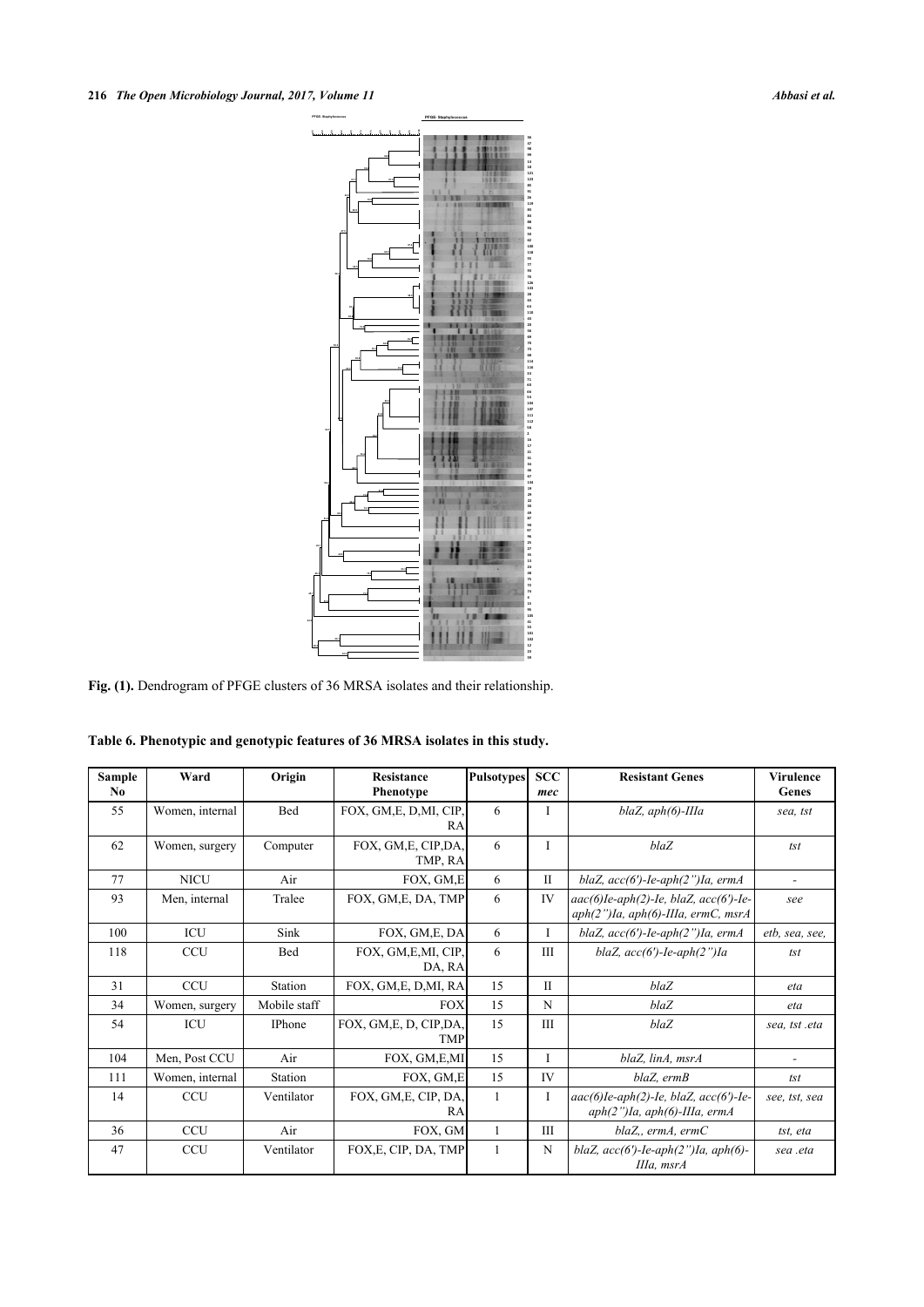| Sample<br>N <sub>0</sub> | Ward                    | Origin           | <b>Resistance</b><br>Phenotype                                                      | <b>Pulsotypes</b> | <b>SCC</b><br>mec  | <b>Resistant Genes</b>                                               | <b>Virulence</b><br>Genes |
|--------------------------|-------------------------|------------------|-------------------------------------------------------------------------------------|-------------------|--------------------|----------------------------------------------------------------------|---------------------------|
| 99                       | <b>NICU</b>             | Incubator        | FOX, GM, E, MI, CIP,<br>DA, TMP                                                     | $\mathbf{1}$      | $\mathbf{I}$       | $blaZ, acc(6')$ -le-aph $(2'')Ia$                                    | see, hlg, sea             |
| 25                       | <b>CCU</b>              | Staff=Men        | FOX, GM, E, CIP, DA,<br>RA                                                          | 24                | ${\bf N}$          | $blaZ, acc(6')$ -le-aph $(2'')Ia$                                    | hlb                       |
| 27                       | <b>CCU</b>              | Monitor          | FOX,                                                                                | 24                | I                  | blaZ                                                                 | tst, hlg                  |
|                          |                         |                  | Continue Table 6. Phenotypic and genotypic features of MRSA isolates in this study. |                   |                    |                                                                      |                           |
| <b>Sample</b><br>N0      | Ward                    | Origin           | <b>Resistance</b><br>phenotype                                                      | <b>Pulsotypes</b> | <b>SCC</b><br>mec  | <b>Resistant Genes</b>                                               | <b>Virulence</b><br>Genes |
| 35                       | <b>CCU</b>              | Air              | FOX, E, DA, RA                                                                      | 24                | $\mathbf{I}$       | blaZ                                                                 | tst, hlg, eta             |
| 53                       | <b>NICU</b>             | Station          | <b>FOX</b>                                                                          | 31                | $\mathbf{I}$       | blaZ                                                                 | tst, seb, sea             |
| 102                      | Emergency<br>department | Ventilator       | FOX, GM, E, DA, TMP,<br>RA, LNZ                                                     | 31                | Ш                  | blaZ                                                                 |                           |
| 24                       | CCU                     | Staff=Men        | FOX, GM, E, CIP, DA,<br>RA                                                          | 26                | $\mathbf{I}$       | $blaZ, acc(6')$ -le-aph $(2'')Ia$                                    | tst, hlg                  |
| 75                       | Operating room          | Medicine cabinet | FOX, GM,E                                                                           | 26                | $\mathbf I$        | blaZ                                                                 | hlg, tst                  |
| $\overline{4}$           | <b>CCU</b>              | Staff=Men        | FOX, GM, E                                                                          | 28                | $\mathbf{I}$       | blaZ, $acc(6')$ -le-aph $(2'')$ la, ant $(4')$ -<br>Ia, ermC, msrA   | tst, hlg, sea             |
| 20                       | Men, Post CCU           | Staff=Men        | FOX, GM,                                                                            | 10                | ${\rm IV}$         | blaZ                                                                 | tst                       |
| 28                       | <b>NICU</b>             | Medicine cabinet | FOX, GM, E, CIP, DA,<br>RA                                                          | 8                 | $\mathbf{I}$       | $blaZ, ant (4')$ -Ia, msr $A$                                        | sea                       |
| 29                       | Women, surgery          | Bed              | FOX, GM, E, D, TMP                                                                  | 18                | ${\bf N}$          | blaZ, $acc(6')$ -le-aph $(2'')$ la,, ermA                            | tst                       |
| 30                       | <b>NICU</b>             | Station          | FOX, GM, E, D, TMP                                                                  | 20                | Ι                  | blaZ, $acc(6')$ -le-aph $(2'')$ la, aph $(6)$ -<br><b>IIIa</b>       |                           |
| 43                       | ICU                     | patient=BC       | FOX, GM, E, DA, RA                                                                  | 9                 | IV                 | $blaZ, ant (4')$ -Ia                                                 | tst, eta                  |
| 43                       | <b>ICU</b>              | patient=BC       | FOX, GM, E, DA, RA                                                                  | 9                 | IV                 | $blaZ, ant (4')$ -Ia                                                 | tst, eta                  |
| 56                       | Women, internal         | Refrigerator     | FOX, GM, E, DA, TMP                                                                 | 11                | IV                 | blaZ                                                                 | sea                       |
| 68                       | Men, internal           | Refrigerator     | FOX, GM                                                                             | 12                | IV                 | blaZ                                                                 | sea, tst                  |
| 72                       | <b>NICU</b>             | Station          | FOX, GM, E, DA                                                                      | 27                | $\mathop{\rm III}$ | blaZ                                                                 | tst, hlg                  |
| 83                       | Men, Post CCU           | Air              | FOX, E, TMP                                                                         | 5                 | $\mathbf{I}$       | blaZ, ermA                                                           | $\overline{\phantom{a}}$  |
| 90                       | ICU                     | Cover records    | FOX, GM, E, D, CIP,<br>DA, RA                                                       | 22                | Ш                  | blaZ                                                                 |                           |
| 91                       | Women Surgery           | Floor            | FOX, GM, E, CIP, DA,<br>TMP, RA                                                     | 3                 | $\bf{I}$           | $aac(6)$ Ie-aph(2)-Ie, blaZ, $acc(6')$ -Ie-<br>aph(2")Ia, ermC, msrA | sea                       |
| 96                       | CCU                     | Tralee           | FOX, GM, E, D, TMP                                                                  | 23                | Ш                  | blaZ                                                                 | see                       |

#### *(Table 6) contd.....*

## **4. DISCUSSION**

Nosocomial infections are among the important factors of patient's mortality in Iran and other countries around the world [[16,](#page-10-13) [17\]](#page-10-14).

Bacterial identification and their antibiotic resistance are significant for the prevention and treatment of bacterial infections. Hospital environments have been widely identified as the main source of multidrug-resistant bacteria most importantly MRSA strains [[18\]](#page-10-15). The development of bacterial resistance was linked with antibiotic use and hence selective pressure which was specific for the type of antibiotic and the bacterial species [[18](#page-10-15)]. Antibiotics arguably constitute the most concentrated selective pressure ever brought to bear on S. aureus in its long co-evolutionary history with mankind. The consequences of this selective pressure in conjunction with horizontal and vertical gene transfer are the subject of this review. Given their critical importance as therapeutic agents, the story will focus on resistance to penicillin's and the structurally related beta-lactam antibiotics [\[19](#page-10-16)].

The resistance to antibiotics is one of the main threats to human life in the present century[[20](#page-10-17)]. Bacterial contamination of different parts of hospitals is due to various factors such as physical structure, devices and medical equipment multiplicity, inefficient purification systems, presence of certain diseases, and *etc*. Based on the guidelines of Infection Control Committee of the hospital, hospitalization of patients more than fifteen days in different units of hospital including intensive care units, enhances the risk of nosocomial infections especially by MRSA strains [\[21\]](#page-10-18). These clonal complexes were widespread prior to emergence of methicillin resistance indicating that superior epideictic preceded acquisition of drug resistance and that the adaptations and innovations that make clones successful also may favor their adaptation to antibiotic selective pressures [\[22](#page-11-0)].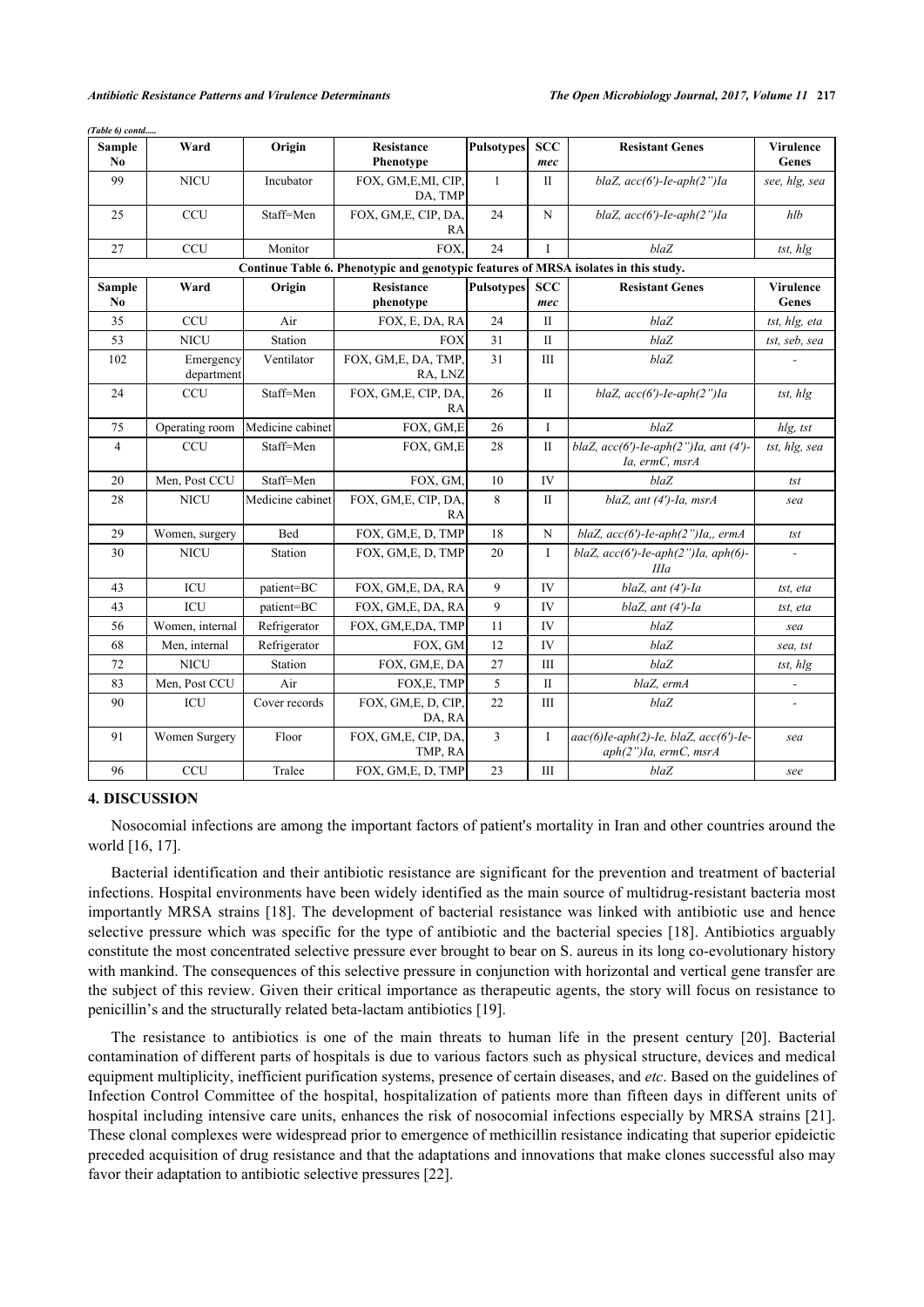The reasons for the disparity in rates of quinolone resistance between MSSA and MRSA strains are uncertain. One contributing factor is likely antibiotic selective pressure, especially in the hospital setting, resulting in the selection and spread of the more antibiotic-resistant MRSA strains [[10\]](#page-10-19).

Several studies have been conducted worldwide on toxic genes of MRSA from various dimensions. In similar clinical studies, the frequency of *sea* gene of MRSA was 58.8% in Gorgan-Iran, 74.4% in Tehran-Iran, 33% in China, and 12% in Germany, while the frequency of *sea* gene in MRSA isolates from various specimens obtained in this study was 25% which is similar to that of the study conducted in Korea [\[10,](#page-10-19) [23](#page-11-1) - [26](#page-11-2)]. Moreover, the frequency of *sub* gene has been investigated in many studies. The frequency of this gene in Gorgan, Tehran, China, Canada, Korea, Czech, and Colombia was 61.3%, 73.58%,5%, 15.78%, 5.6%, 3%, and 7%, respectively [[27](#page-11-3) - [29](#page-11-4)]. In this study, the frequency of *sea* gene was found to be 8.3%. Another resistance mechanism that was evaluated was macrolide resistance among MRSA isolates. In accordance with an earlier report from Iran [[21\]](#page-10-18), resistance rates to erythromycin and clindamycin in this study were discovered to be 50% and 27%, respectively. Also, the resistance rates to erythromycin and clindamycin were 57% and 17%, respectively which were lower than those reported in other studies [[30,](#page-11-5) [31\]](#page-11-6).

Earlier studies have indicated that *ermA* (13.8%) has the most important role in macrolide resistance [[16\]](#page-10-13). However, this study showed *ermC* (11.1%) to be the most prevalent gene among macrolide-resistant MRSA in West of Iran and that *ermB* didn't play an important role in macrolide-resistant MRSA which is contradictory to the previous reports from Iran [[32\]](#page-11-7).

Similar to earlier studies, no *ermB* gene was found among macrolide-resistant MRSA isolates in the current study. In similar studies, the prevalence rate of *ermB* was seen in just a few erythromycin-resistant staphylococci [[33\]](#page-11-8). The results also showed that the resistance to erythromycin was due to the existence of *ermA* among MRSA isolates in Ilam.

The study of antibiotic resistance identified the abundance of several macrolide resistant genes including *ermC*, *ermA, ermC*, *ermB* and *lin*A in this work. However, the frequency of these genes appeared to be lower than that in the previous study by Aktas *et al* [\[34](#page-11-9)]. After *ermC* gene with 10.2% abundance, *ermA*, *ermB*, and *linA* genes with respective 5.7%, 4.5%, and 2.3% abundances, were identified as the most common macrolide resistance genes in this study which were lower than the obtained results by Aktas *et al* [[34\]](#page-11-9). Gene *aac (6')-Ie-aph (2")-Ia* was the most common aminoglycoside resistance gene with 22.7% abundance. Subsequently, the *aph (3")-IIIa* gene was the second most common one with12.5% abundance. In the current study, as confirmed in many reports [\[32](#page-11-7) - [34](#page-11-9)], *acc (6')-Ie-aph (2")Ia* was the most prevalent AME gene that was encountered in more than 75% of all aminoglycoside-resistant isolates. However, reports from Kuwait and Japan indicated that the prevalence of *ant (4')-Ia* gene is much higher than that of the other three AME genes found in the present study). The most frequently encountered AME in staphylococci is *acc(6')-Ie-aph (2")Ia* which deactivates the wide range of medically important aminoglycosides. Moreover, 46.6% of MRSA isolates in this study were also positive for *acc(6')-Ie-aph (2")Ia*. The majority of these isolates (95%) was resistant to all tested aminoglycoside antibiotics [\[35\]](#page-11-10). The second most detected AME gene in this study is *aph(3")-IIIa* and the enzyme encoded by it confers resistance to amikacin, but not gentamicin. The rate for *ant(4')-Ia* in this study (10%) was lower than those reported from Kuwait (87%) and European countries (53%) [[36](#page-11-11)]. However, the rates of *aph(3")-IIIa* and *ant(4')-Ia* differ greatly among different countries. Except for 7 aminoglycoside-resistant strains, the rest contained AME genes in this study revealing the importance of these enzymes in the modification of aminoglycoside antibiotics among staphylococci in Ilam.

Compared to other studies, a much higher frequency of *tst* gene was found in this study which raised a significant concern for its sanitation and hygienic practices[[36](#page-11-11)]. Immediate regulatory action should be taken to reduce its nosocomial infection rate and prevent the spread of *S. aureus* among patients and staff [[35](#page-11-10), [36\]](#page-11-11). Given that most isolated strains of this gene existed on the surfaces, regulatory actions of authorities are necessary to be taken in order to control the environmental health in hospitals and prevent the spread of these strains among patients and staff. The frequency rates of *eta* gene reported from Germany, Czech Republic, Turkey, and Colombia were 2%, 10%, 19.2%, and 3%, respectively [\[36](#page-11-11) - [38](#page-11-12)] while it was equal to 22.2%in this study. The frequency of *etb* gene in a study carried out in Turkey was 9.2%. In Colombia, however, no *etb* gene was detected among 30 MRSA [[38\]](#page-11-12). The frequency of the *etb* in this study was also obtained 6.8%.

The most predominant hemolysin gene among MRSA and MSSA isolates was *hlg* gene. However, the frequencies obtained in this study (84.24% abundance) were lower than those obtained in the study by Kim *et al* (93.15% abundance) [[39\]](#page-11-13). The frequency of *hla* gene, in a study by Hoseini Alfatemi *et al*. in Shiraz was reported to be 93.1% [\[11](#page-10-8)].In this study however, *hla* gene with a frequency of 93.15% was the most abundant one. According to studies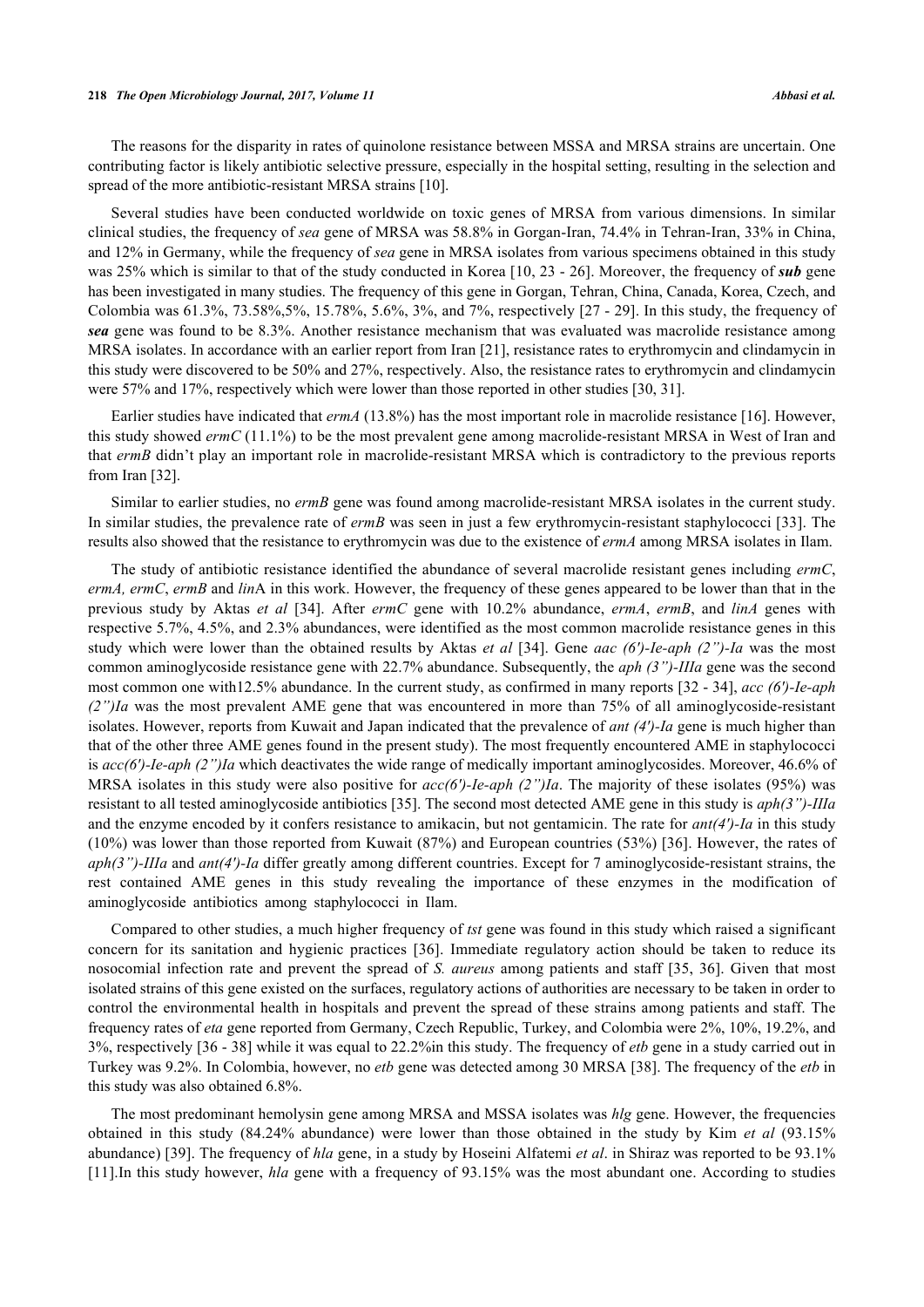conducted in other parts of the world, we can conclude that this gene is comparatively much more frequent in MRSA isolates [[11\]](#page-10-8).

In the present study, four types of SCC*mec* were identified among 36 strains of MRSA. However, SCC*mec* type V was not detected in isolated strains. The strains with the highest abundance were SCC*mec* type I with 30.5% and then types II, IV, and III with 25.0%, 22.2%, and 8.3%, respectively.

Similar results were reported in Spain by Pereze *et al* (Shukla *et al*., 2010). (1998-2000) and 2.9% of 375 MRSA strains were not typed in this study. In the reports of Chung *et al*. (2004) and Zhang *et al*., among all types, type IV has the highest abundance (50%). Kim *et al*. (2006) in South Korea reported the abundance of type IV to be 68.8% which is higher than the obtained results in this study [\[40](#page-11-14)].

In another study, it has been reported [[41\]](#page-11-15) that type III with 73% abundance was the most detected SCC*mec* type [\[42](#page-12-0)].

In this study, the most abundant SCC*mec* type was related to CCU with 36.3%. All these strains were isolated from shock devices, monitors, and patient's urine. Accordingly, various hospital surfaces and patients contributed to circulation of these strains. Therefore, proper routines sanitation of surfaces should be immediately implemented [[40](#page-11-14), [42\]](#page-12-0).

The highest abundance of *SCCmec* type II and IV was seen in the CCU and the lowest abundance was observed in obstetrics surgery and emergency units. The presence of these similar strain types in different units of a hospital strongly suggests the contamination and circulation of these strains between surfaces and patients [\[42](#page-12-0)].

According to the results obtained in this study, SCC*mec* type II had the highest rate (62.5%, 8/5) among various SCC*mec* types. Strains isolated from staff also had the highest SCC*mec* type III (60%, 5/3).Similarly, the most frequent strain in air and surfaces was SCC*mec* type IV (50%, 2/1).It has been already shown that SCC*mec* types I to III are frequently isolated from hospital-acquired MRSA and often the *mecA* gene is one of the additional genes playing a role in resistance to several beta-lactam antibiotics [[42](#page-12-0)]. Several reasons for gaining additional resistant genes by these isolates have been reported in medical centers that could explain the high antibiotic resistance of SCC*mec* type I-III isolates in this study. Moreover, the significant antibiotic susceptibility pattern of certain SCC*mec* type isolates obtained in this study can prompt us to consider these antibiotics as an option for the treatment of infection caused by such isolates. Most type IV isolates in this study were susceptible to the majority of the tested antibiotics. However, similar to some studies, a few isolates containing type IV cassette were also multidrug-resistant in this study. This suggests that since type IV isolates are often exposed to antibiotics, they could gain antibiotic resistant genes other than *mecA* gene to survive in medical centers [[7\]](#page-10-5). The frequency of SCC*mec* type I isolates in the present study shows the emergence of this type in the studied medical centers. As was previously mentioned in the results section, due to the significant clinical sources and the antimicrobial susceptibility patterns of different SCC*mec* type isolates, optimizing institutional infection control policies for preventing MRSA transmission among hospitalized patients must be considered [[7](#page-10-5), [12\]](#page-10-9). Several molecular typing methods such as DNA fingerprint by PFGE and MLST are best known for typing MRSA isolates. As a gold standard typing technique, it has been used for its reliability, discriminatory, and reproducibility in regional studies [[12](#page-10-9), [40](#page-11-14), [42](#page-12-0), [43](#page-12-1)]. It has also been stated that PFGE of *S. aureus* is the most discriminant genotyping tool and a good method to resolve clonal relationships. Javidnia *et al* reported 4 different types of *S. aureus* isolated from intensive care units (ICU) of three different hospitals in Tehran. In their study, PFGE typing method revealed differences in pulsotypes similar to the results obtained in this study [\[40](#page-11-14)]. Moreover, in another similar study conducted by Emaneini *et al* using PFGE in Tehran hospitals, different pulsotypes were isolated with7 types being detected in only one isolated *S. aureus* [\[18](#page-10-15)].

Rahimi *et al* also reported that diverse pulsotypes consisting of 13 common types and 18 single types along with seven common PFGE types were found among the MRSA strains [\[33\]](#page-11-8). Lastly, in a study by Aris de Sousa in Portugal, 271 MRSA isolates were typed by the PFGE typing method and 13 types and 63 subtypes were detected, 5 types of which were typed at least in ten isolates [[44](#page-12-2)]. The results of these studies showed that the origin of all isolates was not identical and there was no significant relationship between them which are consistent with the results obtained in the present study. Moreover, the results of this study indicated that the abundance of pulsotype patterns was different in isolated strains of different samples taken from the hospital. The obtained results also showed that there was no significant correlation between pulsotype patterns of isolated strains in patients and isolated strains of staff, hospital-air, and hospital surfaces. Moreover, different isolates of *S. aureus* were not of the same clonal origin(Aires de Sousa de Lencastre. 2004). Pulsotype patterns of *S. aureus* showed that 75% of pulsotype patterns was different. However,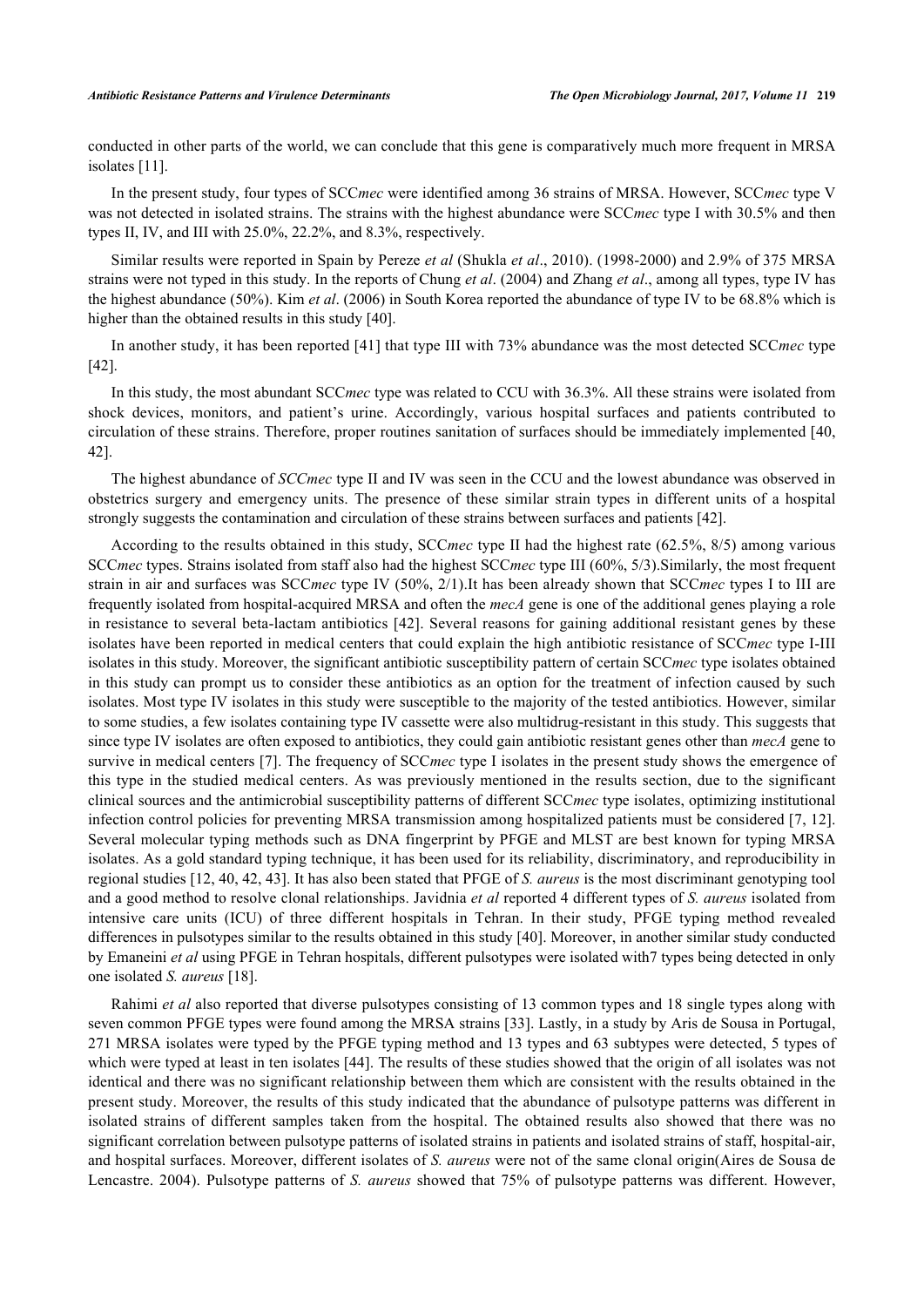different pulsotypes were observed in this study with no significant relationship between them. Based on the obtained results, pulsotypes1, 2, 11, and 16 were observed in all the understudy parts of the hospital which expressed a relationship between *S. aureus* isolates in different populations. These findings reflect the urgent need to control and eliminate *S. aureus* infection. Accordingly, rigorous regulations and policies should be adopted for sanitation or disinfection programs. Proper indoor air ventilation is also needed and minimal antibiotic therapy should be administered among patients[[6,](#page-10-4) [7,](#page-10-5) [18,](#page-10-15) [44\]](#page-12-2).

Due to their high discriminatory power, PFGE techniques are considered as a useful tool for determining the prevalence of *S. aureus* infections particularly in local hospitals. In the past, it was difficult to analyze and compare the obtained information of PFGE from different hospitals and evaluation of the obtained results for each hospital was only used for itself.

## **CONCLUSION**

The obtained results in this study, like those of other studies conducted in Iran and other parts of the world, show high prevalence of *S. aureus* isolates in various units of hospitals, equipment, staff and patients. The PFGE typing technique is used as a standard molecular typing method to determine the relationship between isolated *S. aureus* of different parts in the hospital.

The obtained results indicated that the highest and lowest abundance of *S. aureus* was found on hospital surfaces and in patients, respectively. These findings confirm two points. First, surfaces are the main sources of contamination and infection in the hospitals as they transfer the center of *S. aureus* isolates into different parts of a hospital. Second, in Mostafa Khomeini Hospital in Ilam, it was more likely for bacteria to be transferred from the hospital environment to patients than the other way around. Different pulsotypes were also identified in this study with some having greater abundance than the others which describe the possibility of a common genetic origin of the isolates. In order to improve and complete the treatment and reduce the incidence of MRSA and also to limit the spread resistance and accurate diagnosis, the following suggestions are offered. Antibiotic resistance and virulence factors should be annually surveyed and clone resistance should be identified. Moreover, hospital entries and exits should be controlled. We also found that the hospital staff and surfaces have very important role in the transmission of infection into the hospitals and can be a way to transfer *S. aureus* strains among different wards of hospitals.

#### **FUNDING**

No funding.

## **ETHICS APPROVAL AND CONSENT TO PARTICIPATE**

This study received ethical approval from Ilam University of Medical Sciences code number 919004/42.

#### **HUMAN AND ANIMAL RIGHTS**

No Animals/Humans were used for studies that are base of this research.

#### **CONSENT FOR PUBLICATION**

Not applicable.

## **CONFLICT OF INTEREST**

The authors announce that the research was conducted in the absence of any commercial or financial relationship that could be construed as a potential conflict of interest.

## **ACKNOWLEDGEMENTS**

The authors would like to thank the dedicated laboratory personnel at the Ilam University of Medical Sciences and Lorestan University of Medical Sciences who helped collect specimens for this study.

#### **REFERENCES**

<span id="page-9-0"></span>[1] Gould IM, David MZ, Esposito S, *et al.* New insights into meticillin-resistant Staphylococcus aureus (MRSA) pathogenesis, treatment and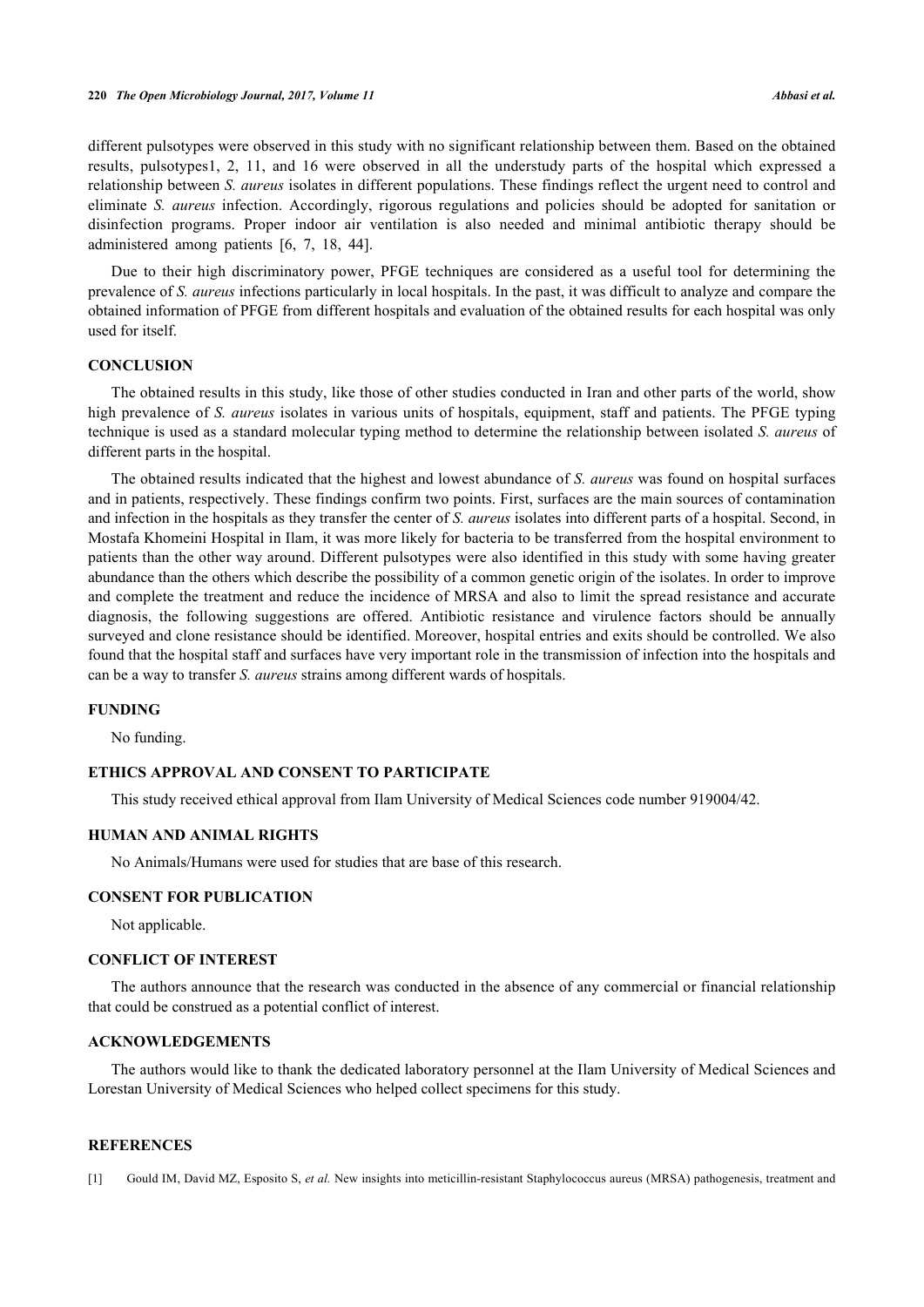resistance. Int J Antimicrob Agents 2012; 39(2): 96-104. [\[http://dx.doi.org/10.1016/j.ijantimicag.2011.09.028](http://dx.doi.org/10.1016/j.ijantimicag.2011.09.028)] [PMID: [22196394\]](http://www.ncbi.nlm.nih.gov/pubmed/22196394)

- <span id="page-10-1"></span>[2] Bagheri A, Masoudi NA, Abbaszadeh F. The effective factors on physician decision for choosing delivery method: A qualitative study. J Kermanshah Univ Med Sci 2013; 16(7): 538-48.
- <span id="page-10-0"></span>[3] Graves SF, Kobayashi SD, DeLeo FR. Community-associated methicillin-resistant Staphylococcus aureus immune evasion and virulence. J Mol Med (Berl) 2010; 88(2): 109-14. [\[http://dx.doi.org/10.1007/s00109-009-0573-x\]](http://dx.doi.org/10.1007/s00109-009-0573-x) [PMID: [20049412](http://www.ncbi.nlm.nih.gov/pubmed/20049412)]
- <span id="page-10-2"></span>[4] Oie S, Hosokawa I, Kamiya A. Contamination of room door handles by methicillin-sensitive/methicillin-resistant Staphylococcus aureus. J Hosp Infect 2002; 51(2): 140-3. [\[http://dx.doi.org/10.1053/jhin.2002.1221](http://dx.doi.org/10.1053/jhin.2002.1221)] [PMID: [12090803\]](http://www.ncbi.nlm.nih.gov/pubmed/12090803)
- <span id="page-10-3"></span>[5] Japoni A, Jamalidoust M, Farshad S, *et al.* Characterization of SCCmec types and antibacterial susceptibility patterns of methicillin-resistant Staphylococcus aureus in Southern Iran. Jpn J Infect Dis 2011; 64(1): 28-33. [PMID: [21266752\]](http://www.ncbi.nlm.nih.gov/pubmed/21266752)
- <span id="page-10-4"></span>[6] Emaneini M, Jabalameli L, Iman-Eini H, *et al.* Multiple-locus variable number of tandem repeats fingerprinting (MLVF) and virulence factor analysis of methicillin resistant Staphylococcus aureus SCCmec type III. Pol J Microbiol 2011; 60(4): 303-7. [PMID: [22390064\]](http://www.ncbi.nlm.nih.gov/pubmed/22390064)
- <span id="page-10-5"></span>[7] Emaneini M, Khoramrooz SS, Taherikalani M, Jabalameli F, Aligholi M. Molecular characterization of Staphylococcus aureus isolated from children with adenoid hypertrophy: Emergence of new spa types t7685 and t7692. Int J Pediatr Otorhinolaryngol 2011; 75(11): 1446-9. [\[http://dx.doi.org/10.1016/j.ijporl.2011.08.013](http://dx.doi.org/10.1016/j.ijporl.2011.08.013)] [PMID: [21917321\]](http://www.ncbi.nlm.nih.gov/pubmed/21917321)
- <span id="page-10-6"></span>[8] Clinical and Laboratory Standards Institute. Performance standards for antimicrobial susceptibility testing CLSI. 2015;M100-S21.
- <span id="page-10-7"></span>[9] Zhang K, McClure J-A, Elsayed S, Louie T, Conly JM. Novel multiplex PCR assay for characterization and concomitant subtyping of staphylococcal cassette chromosome mec types I to V in methicillin-resistant Staphylococcus aureus. J Clin Microbiol 2005; 43(10): 5026-33. [\[http://dx.doi.org/10.1128/JCM.43.10.5026-5033.2005](http://dx.doi.org/10.1128/JCM.43.10.5026-5033.2005)] [PMID: [16207957\]](http://www.ncbi.nlm.nih.gov/pubmed/16207957)
- <span id="page-10-19"></span>[10] Kolár M, Urbánek K, Látal T. Antibiotic selective pressure and development of bacterial resistance. Int J Antimicrob Agents 2001; 17(5): 357-63.

[\[http://dx.doi.org/10.1016/S0924-8579\(01\)00317-X\]](http://dx.doi.org/10.1016/S0924-8579(01)00317-X) [PMID: [11337221](http://www.ncbi.nlm.nih.gov/pubmed/11337221)]

- <span id="page-10-8"></span>[11] Jannati E, Arzanlou M, Habibzadeh S, *et al.* Nasal colonization of mecA-positive, oxacillin-susceptible, methicillin-resistant Staphylococcus aureus isolates among nursing staff in an Iranian teaching hospital. Am J Infect Control 2013; 41(11): 1122-4. [\[http://dx.doi.org/10.1016/j.ajic.2013.02.012\]](http://dx.doi.org/10.1016/j.ajic.2013.02.012) [PMID: [23706805](http://www.ncbi.nlm.nih.gov/pubmed/23706805)]
- <span id="page-10-9"></span>[12] Ebrahim-Saraie HS, Motamedifar M, Sarvari J, Hoseini Alfatemi SM. Emergence of SCCmec Type I Obtained From Clinical Samples in Shiraz Teaching Hospitals, South-West of Iran. Jundishapur J Microbiol 2015; 8(6): e16998. [PMID: [26322200\]](http://www.ncbi.nlm.nih.gov/pubmed/26322200)
- <span id="page-10-10"></span>[13] Struelens MJ, Deplano A, Godard C, Maes N, Serruys E. Epidemiologic typing and delineation of genetic relatedness of methicillin-resistant Staphylococcus aureus by macrorestriction analysis of genomic DNA by using pulsed-field gel electrophoresis. J Clin Microbiol 1992; 30(10): 2599-605. [PMID: [1328279\]](http://www.ncbi.nlm.nih.gov/pubmed/1328279)
- <span id="page-10-11"></span>[14] Chambers HF, Deleo FR. Waves of resistance: Staphylococcus aureus in the antibiotic era. Nat Rev Microbiol 2009; 7(9): 629-41. [\[http://dx.doi.org/10.1038/nrmicro2200](http://dx.doi.org/10.1038/nrmicro2200)] [PMID: [19680247\]](http://www.ncbi.nlm.nih.gov/pubmed/19680247)
- <span id="page-10-12"></span>[15] Malachowa N, Sabat A, Gniadkowski M, *et al.* Comparison of multiple-locus variable-number tandem-repeat analysis with pulsed-field gel electrophoresis, spa typing, and multilocus sequence typing for clonal characterization of Staphylococcus aureus isolates. J Clin Microbiol 2005; 43(7): 3095-100. [\[http://dx.doi.org/10.1128/JCM.43.7.3095-3100.2005](http://dx.doi.org/10.1128/JCM.43.7.3095-3100.2005)] [PMID: [16000419\]](http://www.ncbi.nlm.nih.gov/pubmed/16000419)
- <span id="page-10-13"></span>[16] Aktas Z, Aridogan A, Kayacan CB, Aydin D. Resistance to macrolide, lincosamide and streptogramin antibiotics in staphylococci isolated in Istanbul, Turkey. J Microbiol 2007; 45(4): 286-90. [PMID: [17846580\]](http://www.ncbi.nlm.nih.gov/pubmed/17846580)
- <span id="page-10-14"></span>[17] Gomes AR, Westh H, de Lencastre H. Origins and evolution of methicillin-resistant Staphylococcus aureus clonal lineages. Antimicrob Agents Chemother 2006; 50(10): 3237-44. [\[http://dx.doi.org/10.1128/AAC.00521-06](http://dx.doi.org/10.1128/AAC.00521-06)] [PMID: [17005800\]](http://www.ncbi.nlm.nih.gov/pubmed/17005800)
- <span id="page-10-15"></span>[18] Fatholahzadeh B, Emaneini M, Aligholi M, *et al.* Molecular characterization of methicillin-resistant Staphylococcus aureus clones from a teaching hospital in Tehran. Jpn J Infect Dis 2009; 62(4): 309-11. [PMID: [19628913\]](http://www.ncbi.nlm.nih.gov/pubmed/19628913)
- <span id="page-10-16"></span>[19] Lowy FD. Antimicrobial resistance: The example of Staphylococcus aureus. J Clin Invest 2003; 111(9): 1265-73. [\[http://dx.doi.org/10.1172/JCI18535\]](http://dx.doi.org/10.1172/JCI18535) [PMID: [12727914](http://www.ncbi.nlm.nih.gov/pubmed/12727914)]
- <span id="page-10-17"></span>[20] Norouzi J, Goudarzi G, Pakzad P, Razavipour R. The isolation and detection of Staphylococcus aureus enterotoxins AE and TSST-1 genes from different sources by PCR method. Qom Univ Med Sci J 2012; 6(3): 78-85.
- <span id="page-10-18"></span>[21] Peck KR, Baek JY, Song JH, Ko KS. Comparison of genotypes and enterotoxin genes between Staphylococcus aureus isolates from blood and nasal colonizers in a Korean hospital. J Korean Med Sci 2009; 24(4): 585-91.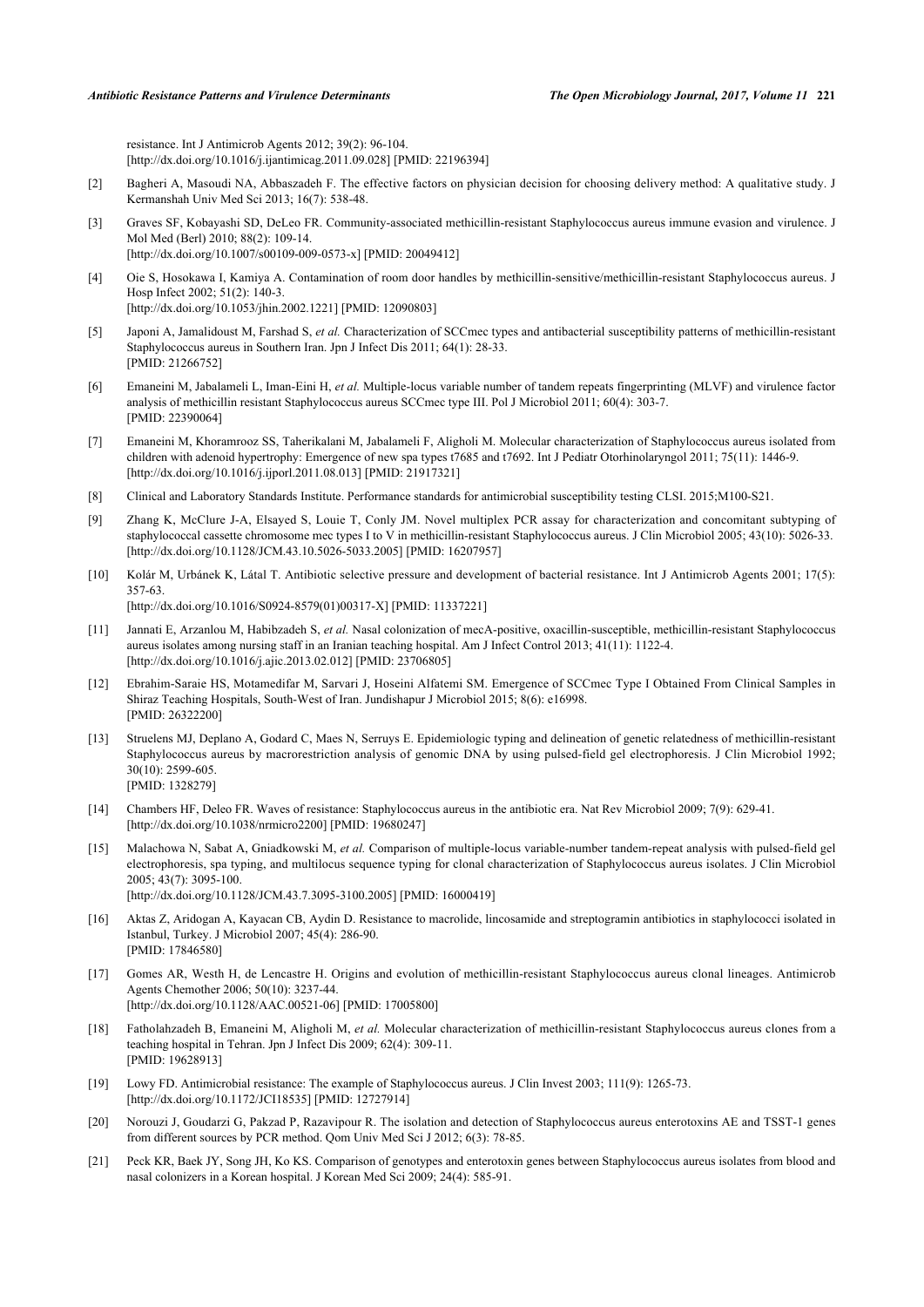[\[http://dx.doi.org/10.3346/jkms.2009.24.4.585](http://dx.doi.org/10.3346/jkms.2009.24.4.585)] [PMID: [19654937\]](http://www.ncbi.nlm.nih.gov/pubmed/19654937)

- <span id="page-11-0"></span>[22] Sila J, Sauer P, Kolar M. Comparison of the prevalence of genes coding for enterotoxins, exfoliatins, panton-valentine leukocidin and tsst-1 between methicillin-resistant and methicillin-susceptible isolates of Staphylococcus aureus at the university hospital in olomouc. Biomed Pap Med Fac Univ Palacky Olomouc Czech Repub 2009; 153(3): 215-8. [\[http://dx.doi.org/10.5507/bp.2009.036\]](http://dx.doi.org/10.5507/bp.2009.036) [PMID: [19851435](http://www.ncbi.nlm.nih.gov/pubmed/19851435)]
- <span id="page-11-1"></span>[23] Ardic N, Sareyyupoglu B, Ozyurt M, Haznedaroglu T, Ilga U. Investigation of aminoglycoside modifying enzyme genes in methicillinresistant staphylococci. Microbiol Res 2006; 161(1): 49-54. [\[http://dx.doi.org/10.1016/j.micres.2005.05.002](http://dx.doi.org/10.1016/j.micres.2005.05.002)] [PMID: [16338590\]](http://www.ncbi.nlm.nih.gov/pubmed/16338590)
- [24] Chen FJ, Siu LK, Lin JC, Wang CH, Lu PL. Molecular typing and characterization of nasal carriage and community-onset infection methicillin-susceptible Staphylococcus aureus isolates in two Taiwan medical centers. BMC Infect Dis 2012; 12(12): 343. [\[http://dx.doi.org/10.1186/1471-2334-12-343\]](http://dx.doi.org/10.1186/1471-2334-12-343) [PMID: [23228040](http://www.ncbi.nlm.nih.gov/pubmed/23228040)]
- [25] Ida T, Okamoto R, Shimauchi C, Okubo T, Kuga A, Inoue M. Identification of aminoglycoside-modifying enzymes by susceptibility testing: Epidemiology of methicillin-resistant Staphylococcus aureus in Japan. J Clin Microbiol 2001; 39(9): 3115-21. [\[http://dx.doi.org/10.1128/JCM.39.9.3115-3121.2001](http://dx.doi.org/10.1128/JCM.39.9.3115-3121.2001)] [PMID: [11526138\]](http://www.ncbi.nlm.nih.gov/pubmed/11526138)
- <span id="page-11-2"></span>[26] Tel OY, Aslantaș Ö, Keskİn O, Yılmaz E Ș, Demİr C. Investigation of toxin genes of Staphylococcus aureus strains isolated from gangrenous mastitis in ewes. Kafkas Univ Vet Fak Derg 2011; 17(5): 869-71.
- <span id="page-11-3"></span>[27] Madani TA, Al-Abdullah NA, Al-Sanousi AA, Ghabrah TM, Afandi SZ, Bajunid HA. Methicillin-resistant Staphylococcus aureus in two tertiary-care centers in Jeddah, Saudi Arabia. Infect Control Hosp Epidemiol 2001; 22(4): 211-6. [\[http://dx.doi.org/10.1086/501891\]](http://dx.doi.org/10.1086/501891) [PMID: [11379711](http://www.ncbi.nlm.nih.gov/pubmed/11379711)]
- [28] Adaleti R, Nakipoglu Y, Ceran N, Tasdemir C, Kaya F, Tasdemir S. Prevalence of phenotypic resistance of Staphylococcus aureus isolates to macrolide, lincosamide, streptogramin B, ketolid and linezolid antibiotics in Turkey. Braz J Infect Dis 2010; 14(1): 11-4. [\[http://dx.doi.org/10.1016/S1413-8670\(10\)70003-9\]](http://dx.doi.org/10.1016/S1413-8670(10)70003-9) [PMID: [20428647](http://www.ncbi.nlm.nih.gov/pubmed/20428647)]
- <span id="page-11-4"></span>[29] Becker K, Roth R, Peters G. Rapid and specific detection of toxigenic Staphylococcus aureus: use of two multiplex PCR enzyme immunoassays for amplification and hybridization of staphylococcal enterotoxin genes, exfoliative toxin genes, and toxic shock syndrome toxin 1 gene. J Clin Microbiol 1998; 36(9): 2548-53. [PMID: [9705390\]](http://www.ncbi.nlm.nih.gov/pubmed/9705390)
- <span id="page-11-5"></span>[30] Kamarehei F, Ghaemi EA, Dadgar T. Prevalence of enterotoxin A and B genes in Staphylococcus aureus isolated from clinical samples and healthy carriers in Gorgan City, North of Iran. Indian J Pathol Microbiol 2013; 56(3): 265-8. [\[http://dx.doi.org/10.4103/0377-4929.120388](http://dx.doi.org/10.4103/0377-4929.120388)] [PMID: [24152506](http://www.ncbi.nlm.nih.gov/pubmed/24152506)]
- <span id="page-11-6"></span>[31] Ortiz G, Yagüe G, Segovia M, Catalán V. A study of air microbe levels in different areas of a hospital. Curr Microbiol 2009; 59(1): 53-8. [\[http://dx.doi.org/10.1007/s00284-009-9398-7\]](http://dx.doi.org/10.1007/s00284-009-9398-7) [PMID: [19330376](http://www.ncbi.nlm.nih.gov/pubmed/19330376)]
- <span id="page-11-7"></span>[32] Gilbert Y, Veillette M, Duchaine C. Airborne bacteria and antibiotic resistance genes in hospital rooms. Aerobiologia 2010; 26(3): 185-94. [\[http://dx.doi.org/10.1007/s10453-010-9155-1\]](http://dx.doi.org/10.1007/s10453-010-9155-1)
- <span id="page-11-8"></span>[33] Rahimi F, Katouli M, Pourshafie MR. Characteristics of hospital and community acquired meticillin resistant Staphylococcus aureus in Tehran, Iran. J Med Microbiol 2014; 63(Pt 6): 796-804. [\[http://dx.doi.org/10.1099/jmm.0.070722-0](http://dx.doi.org/10.1099/jmm.0.070722-0)] [PMID: [24648470\]](http://www.ncbi.nlm.nih.gov/pubmed/24648470)
- <span id="page-11-9"></span>[34] Naimi TS, LeDell KH, Como-Sabetti K, *et al.* Comparison of community and health care associated methicillin resistant Staphylococcus aureus infection. JAMA 2003; 290(22): 2976-84. [\[http://dx.doi.org/10.1001/jama.290.22.2976](http://dx.doi.org/10.1001/jama.290.22.2976)] [PMID: [14665659\]](http://www.ncbi.nlm.nih.gov/pubmed/14665659)
- <span id="page-11-10"></span>[35] Jarraud S, Mougel C, Thioulouse J, *et al.* Relationships between Staphylococcus aureus genetic background, virulence factors, agr groups (alleles), and human disease. Infect Immun 2002; 70(2): 631-41. [\[http://dx.doi.org/10.1128/IAI.70.2.631-641.2002\]](http://dx.doi.org/10.1128/IAI.70.2.631-641.2002) [PMID: [11796592](http://www.ncbi.nlm.nih.gov/pubmed/11796592)]
- <span id="page-11-11"></span>[36] Kateete DP, Kimani CN, Katabazi FA, Okeng A, Okee MS, Nanteza A, *et al.* 2010. Identification of Staphylococcus aureus: DNase and Mannitol salt agar improve the efficiency of the tube coagulase test. Ann Clin Microbiol Antimicrob 2010; (13): 9:23.
- [37] Hoseini Alfatemi SM, Motamedifar M, Hadi N, Sedigh Ebrahim Saraie H. Analysis of Virulence Genes Among Methicillin Resistant Staphylococcus aureus (MRSA) Strains. Jundishapur J Microbiol 2014; 7(6): e10741. [\[http://dx.doi.org/10.5812/jjm.10741](http://dx.doi.org/10.5812/jjm.10741)] [PMID: [25371805](http://www.ncbi.nlm.nih.gov/pubmed/25371805)]
- <span id="page-11-12"></span>[38] Pérez MM, Prenafeta A, Valle J, et al. Protection from Staphylococcus aureus mastitis associated with poly-N-acetyl beta-1, 6 glucosamine specific antibody production using biofilm-embedded bacteria. Vaccine 2009; 27(17): 2379-86. [\[http://dx.doi.org/10.1016/j.vaccine.2009.02.005](http://dx.doi.org/10.1016/j.vaccine.2009.02.005)] [PMID: [19428854](http://www.ncbi.nlm.nih.gov/pubmed/19428854)]
- <span id="page-11-13"></span>[39] Kim ES, Song JS, Lee HJ, *et al.* A survey of community-associated methicillin-resistant Staphylococcus aureus in Korea. J Antimicrob Chemother 2007; 60(5): 1108-14. [\[http://dx.doi.org/10.1093/jac/dkm309\]](http://dx.doi.org/10.1093/jac/dkm309) [PMID: [17884831](http://www.ncbi.nlm.nih.gov/pubmed/17884831)]
- <span id="page-11-14"></span>[40] Javidnia S, Talebi M, Saifi M, Katouli M, Rastegar Lari A, Pourshafie MR. Clonal dissemination of methicillin-resistant Staphylococcus aureus in patients and the hospital environment. Int J Infect Dis 2013; 17(9): e691-5. [\[http://dx.doi.org/10.1016/j.ijid.2013.01.032\]](http://dx.doi.org/10.1016/j.ijid.2013.01.032) [PMID: [23622783](http://www.ncbi.nlm.nih.gov/pubmed/23622783)]
- <span id="page-11-15"></span>[41] Farzianpour F, Bakhtiari A, Mohammadi M, Khosravizadeh O, Mossavi H, Mohseni M, *et al.* Analysis of nosocomial infections in selected